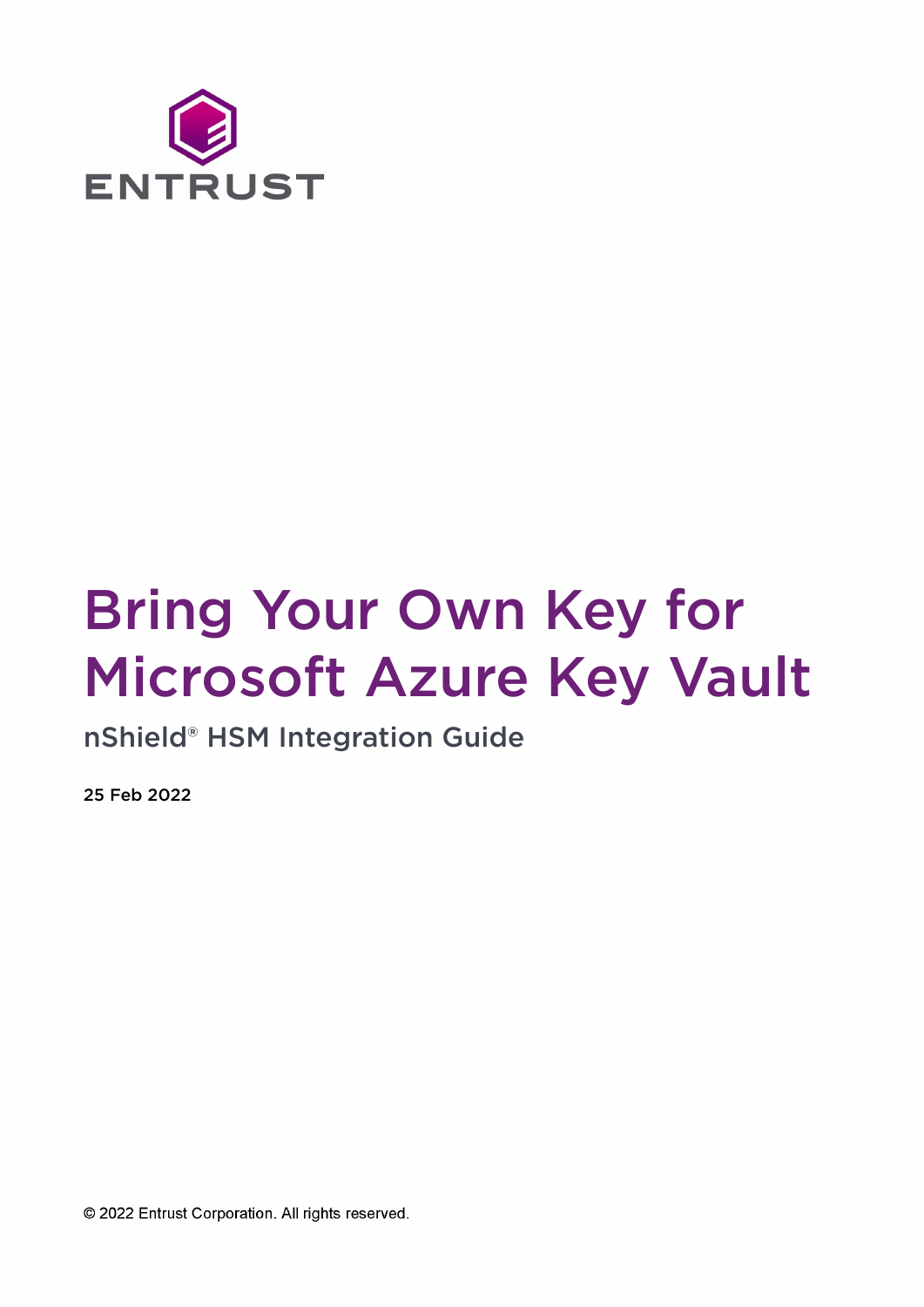## **Contents**

| 2.3. Prepare the tenant key for secure transfer to Microsoft Key Vault  21 |
|----------------------------------------------------------------------------|
| 2.4. Transfer the modified tenant key to Azure Key Vault  24               |
|                                                                            |
|                                                                            |
|                                                                            |
|                                                                            |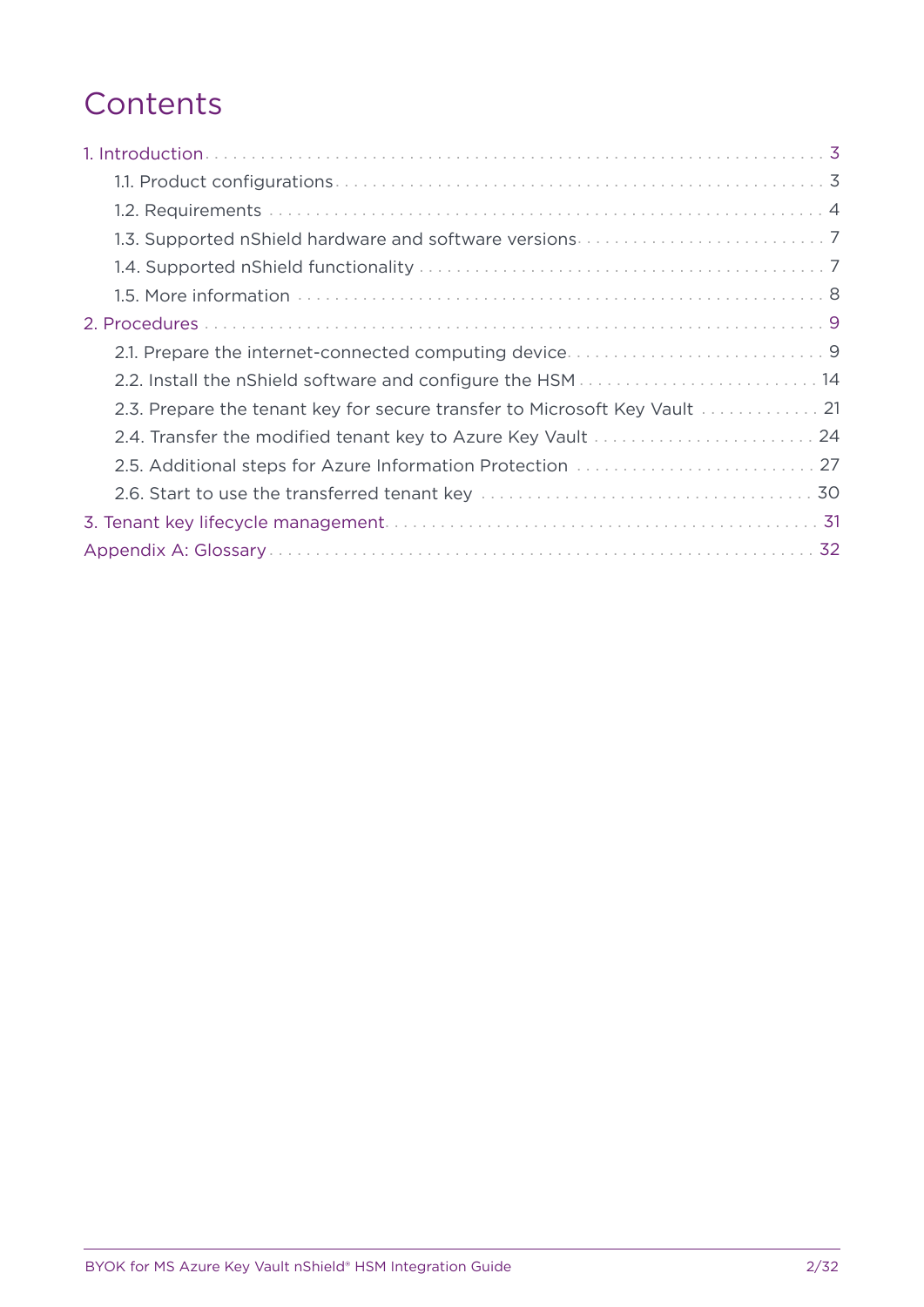## <span id="page-2-0"></span>1. Introduction

This *Integration Guide* is part of the Bring Your Own Key (BYOK) Deployment Service Package for Microsoft Azure. It covers the creation and transfer of a cryptographic key for use with Azure Key Vault.

This cryptographic key is known as a tenant key if used with the Azure Rights Management Service and Azure Information Protection. The key is created within the protection of the nShield Security World on the customer's premises. It is then securely transferred to Microsoft Azure and the protection of an nShield Security World which is hosted within Azure via Key Vault.

This guide assumes that there is no existing Security World to create the key in. It contains steps to create a Security World using the supplied Entrust nShield Edge Hardware Security Module (HSM).

If a Security World already exists, parts of this guide can still be used for the generation and subsequent transfer of the tenant key. The benefits of using an nShield Hardware Security Module (HSM) with the Azure Key Vault include:

- Secure storage of the private key.
- FIPS 140-2 Level 3 validated hardware.

## <span id="page-2-1"></span>1.1. Product configurations

Entrust has successfully tested the use of an nShield HSM to generate and transfer a key into a Microsoft Azure Key Vault in the following configurations:

| <b>Product</b>                   | <b>Version</b> |
|----------------------------------|----------------|
| Microsoft OS                     | Windows 10     |
| <b>BYOK Preparation Tools</b>    | 1.2            |
| Security World software          | 12.80.4        |
| nShield Compatibility<br>Package | 1.1.0          |
| nShield support                  | Edge           |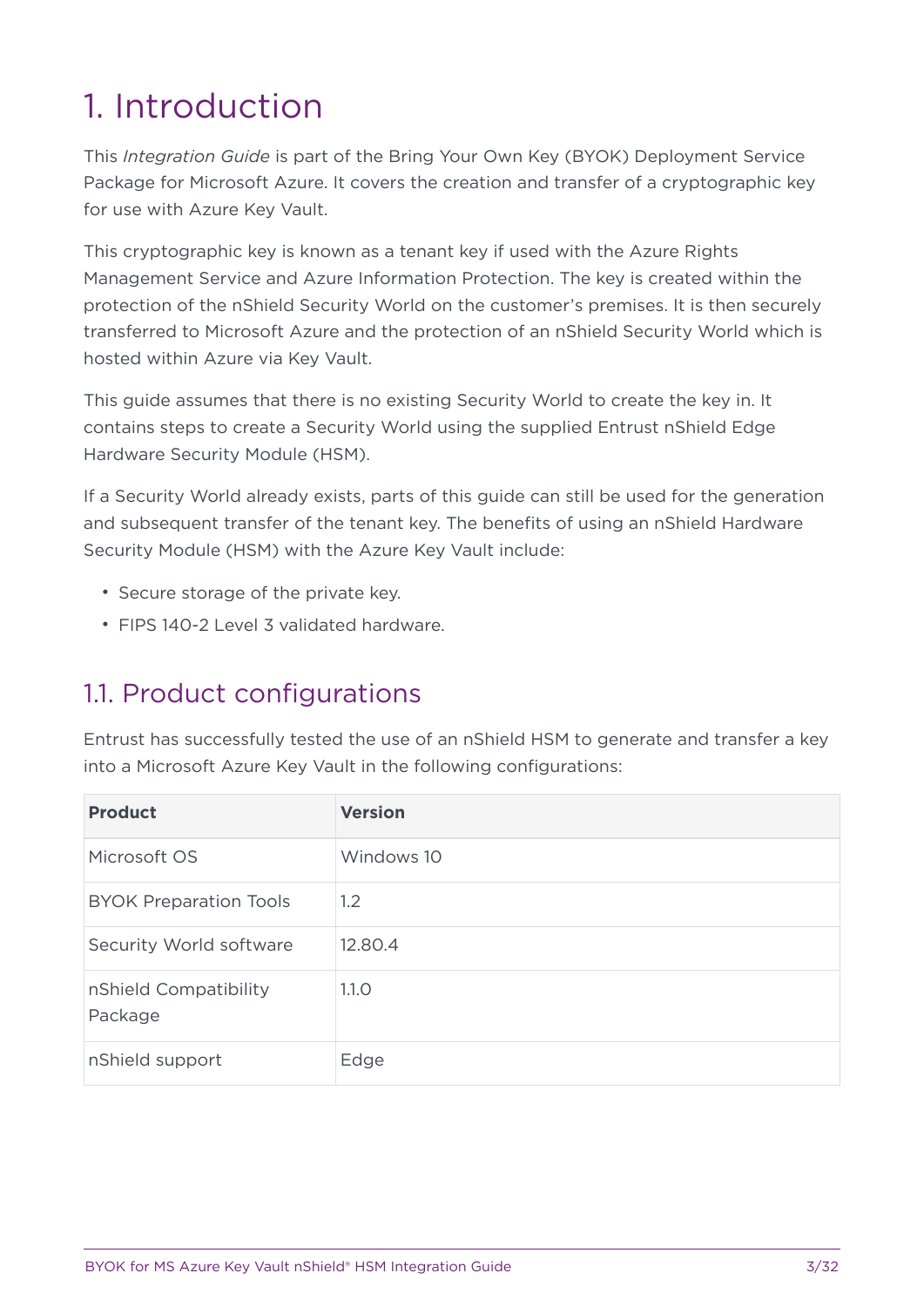

If migrating from a tenant key managed by Microsoft to BYOK and you are using Microsoft Office 2010, you will need to contact Microsoft Support before proceeding with BYOK. This is because Microsoft Office 2010 with Azure RMS requires some additional configuration steps prior to migration to BYOK. Microsoft Support can be contacted here: [https://docs.microsoft.com/en-us/rights-management/get-started/](https://docs.microsoft.com/en-us/rights-management/get-started/information-support#tocontact-microsoft-support) [information-support#tocontact-microsoft-support.](https://docs.microsoft.com/en-us/rights-management/get-started/information-support#tocontact-microsoft-support)

### <span id="page-3-0"></span>1.2. Requirements

#### 1.2.1. Before starting the integration process

Familiarize yourself with:

- The documentation for the nShield HSM.
- The documentation and setup process for the Azure Key Vault:
	- Planning and Implementing your Azure Rights Management Tenant Key, see [http://technet.microsoft.com/en-us/library/dn440580.aspx.](http://technet.microsoft.com/en-us/library/dn440580.aspx)
	- Operations for your Azure Rights Management Tenant Key, see [https://technet.microsoft.com/en-us/library/dn592126.aspx.](https://technet.microsoft.com/en-us/library/dn592126.aspx)

#### 1.2.2. Before using nShield hardware and software

The following preparations are required before using nShield products:

- Obtain enough blank smartcards to create the Administrator Card Set (ACS). Six cards are delivered with the nShield Edge HSM.
- Define the Security World parameters as part of the preparation stage of the BYOK installation. For details of the security implications of the choices, see the *nShield Security Manual*.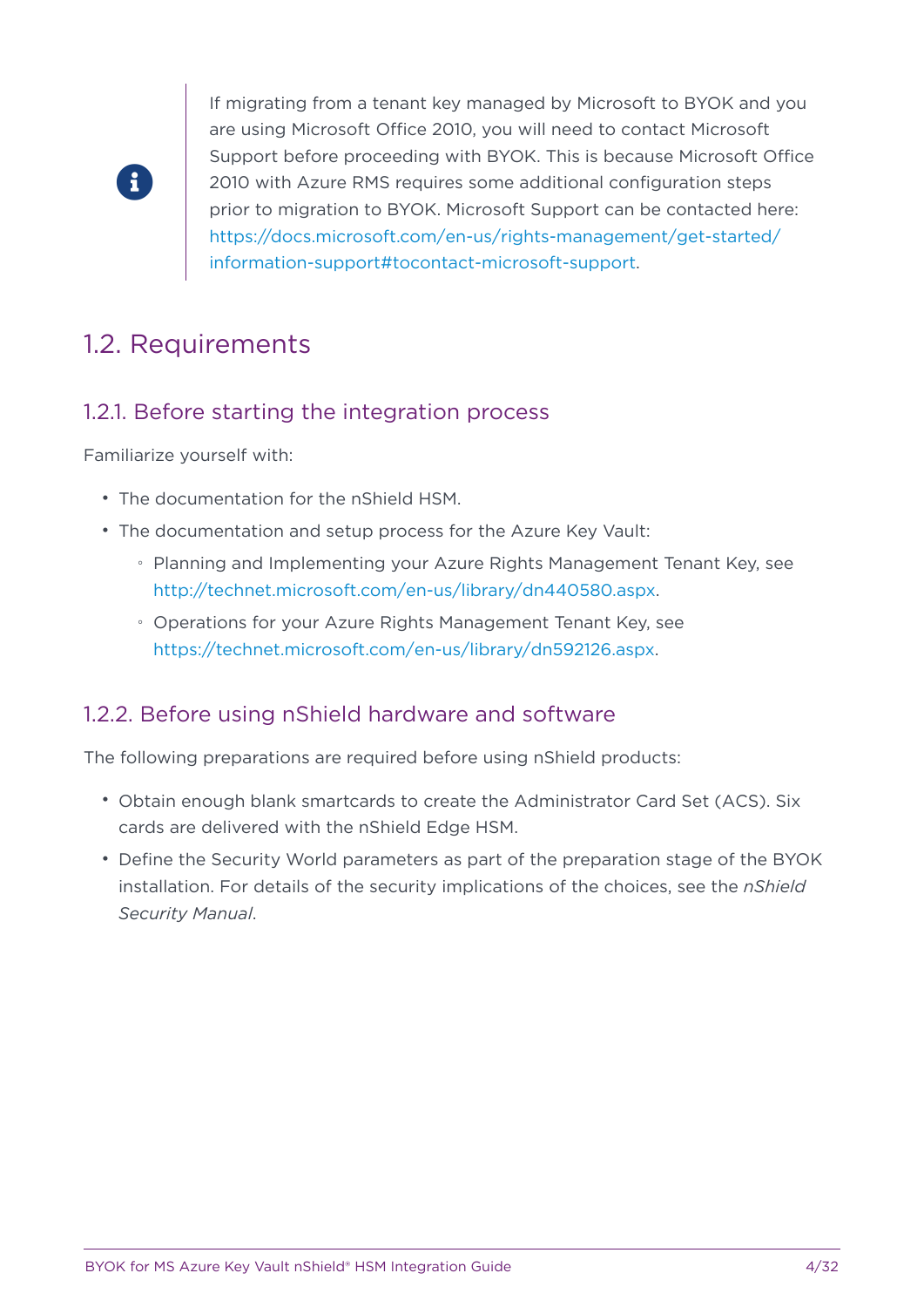| <b>Setting</b>           | <b>Description</b>                                                                                                                                                                                                                                                                                                                                                                                               |
|--------------------------|------------------------------------------------------------------------------------------------------------------------------------------------------------------------------------------------------------------------------------------------------------------------------------------------------------------------------------------------------------------------------------------------------------------|
| FIPS 140-2 Level         | Sets the operational compliance level of the HSM.<br>Certain operations (such as key generation) require any<br>card from the Security World to be presented prior to<br>the operation taking place. It also enables only the<br>FIPS-approved mechanisms.<br>It should be noted that this setting does not improve<br>security. Level 3 should be chosen only if there is a<br>regulatory requirement to do so. |
| ACS quorum size (K-of-N) | Specifies the number of cards in the ACS (N) and the<br>number of cards required to instantiate the Security<br>World (the quorum or K). It is good practice to choose<br>a K number that is slightly greater than 50% of the<br>value of N and have the N number provide a degree of<br>resiliency in the unlikely event of card failure. For<br>example, 2 of 3, 3 of 5, 4 of 7.                               |
| Cipher suite             | Sets the symmetric algorithm to be used for the<br>Security World module key. The choices are AES or<br>AES (SP800-131A compliant).                                                                                                                                                                                                                                                                              |
| Delegation               | Sets the required quorum of cards from the ACS for<br>various operation such as setting the real time clock<br>(RTC) and allowing read/write access to NVRAM. The<br>default is to use the same quorum (K) value as that<br>needed to instantiate the Security World.                                                                                                                                            |
| Key recovery             | Determines whether application keys can be recovered<br>if the Softcard protecting the application key is lost.<br>This is on by default.                                                                                                                                                                                                                                                                        |
| Passphrase recovery      | Determines whether passphrases in use with Softcards<br>can be replaced without knowing the original<br>passphrase. This is off by default. Turning this on<br>requires a quorum of the ACS to authorize the<br>passphrase change without knowing the original<br>passphrase.                                                                                                                                    |

• For creation of the Security World, determine who within the organization will act as custodians of the ACS cards and their attendance at the key generation ceremony.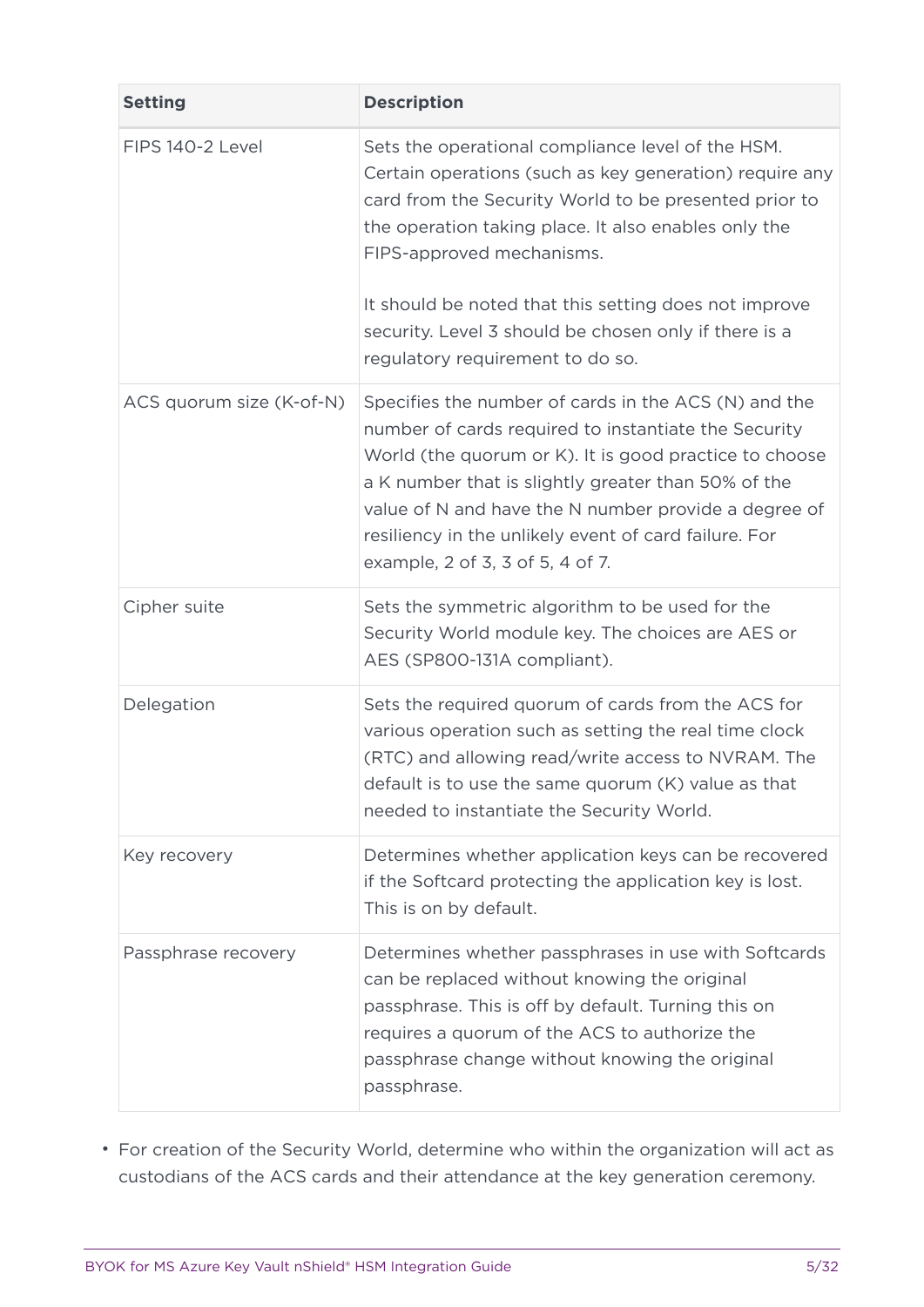#### 1.2.3. Before using Microsoft Azure Key Vault with nShield software

The following preparations need to be made before starting to use Microsoft Azure with nShield software:

- Set up a standalone computing device. For example, a laptop with a suitable operating system installed and updated with all available security patches. This will be used for initial generation of the key. This device will not be connected to the network.
- Set up a second different computing device. For example, another laptop, with a suitable operating system installed and updated with all available security patches, and which is connected to the internet. This will be used for transferring the key to Microsoft Azure.
- Obtain access, including the passwords or passwords, to the true local administrator account (SID: S-1-5-21-<local identifier>-500) on both computing devices.
- Install the following software on the second different computing device:
	- Microsoft .NET Framework v4.7.2 Runtime (or later), see [https://dotnet.microsoft.com/download.](https://dotnet.microsoft.com/download) .NET is pre-installed on Windows 10
	- Windows Management Framework 5.1, which includes Windows PowerShell, see [https://www.microsoft.com/en-us/download/details.aspx?id=54616.](https://www.microsoft.com/en-us/download/details.aspx?id=54616) PowerShell is preinstalled on Windows 10.
- Ensure that you can download the following software packages. They will be needed during BYOK installation on the Internet-connected laptop:
	- Azure PowerShell (Az module) via PowerShellGet, see [https://docs.microsoft.com/](https://docs.microsoft.com/en-us/powershell/azure/install-az-ps) [en-us/powershell/azure/install-az-ps](https://docs.microsoft.com/en-us/powershell/azure/install-az-ps).
	- AIPService module (if using Azure Key Vault with Azure Rights Management/Information Protection), see [https://docs.microsoft.com/en-us/](https://docs.microsoft.com/en-us/azure/information-protection/install-powershell) [azure/information-protection/install-powershell.](https://docs.microsoft.com/en-us/azure/information-protection/install-powershell)
- Obtain a Microsoft ID or Windows Live ID.
- Obtain an Azure account. If Azure RMS is to be used, this Azure account must support RMS.
- Obtain access to an activated Azure Key Vault that supports HSMs, see [https://azure.microsoft.com/en-gb/pricing/details/key-vault/.](https://azure.microsoft.com/en-gb/pricing/details/key-vault/)
- Ensure that the Microsoft Azure AD has the Premium SKU License installed. This is required to use HSM backed keys with Azure Key Vault.
- Ensure that Azure Information Protection is set up within the Azure instance. This is required before the permissions for the Azure IP Service Principal can be added.
- Obtain a portable USB storage device or similar. It is recommended that a completely new storage device is used to ensure it is free from malware.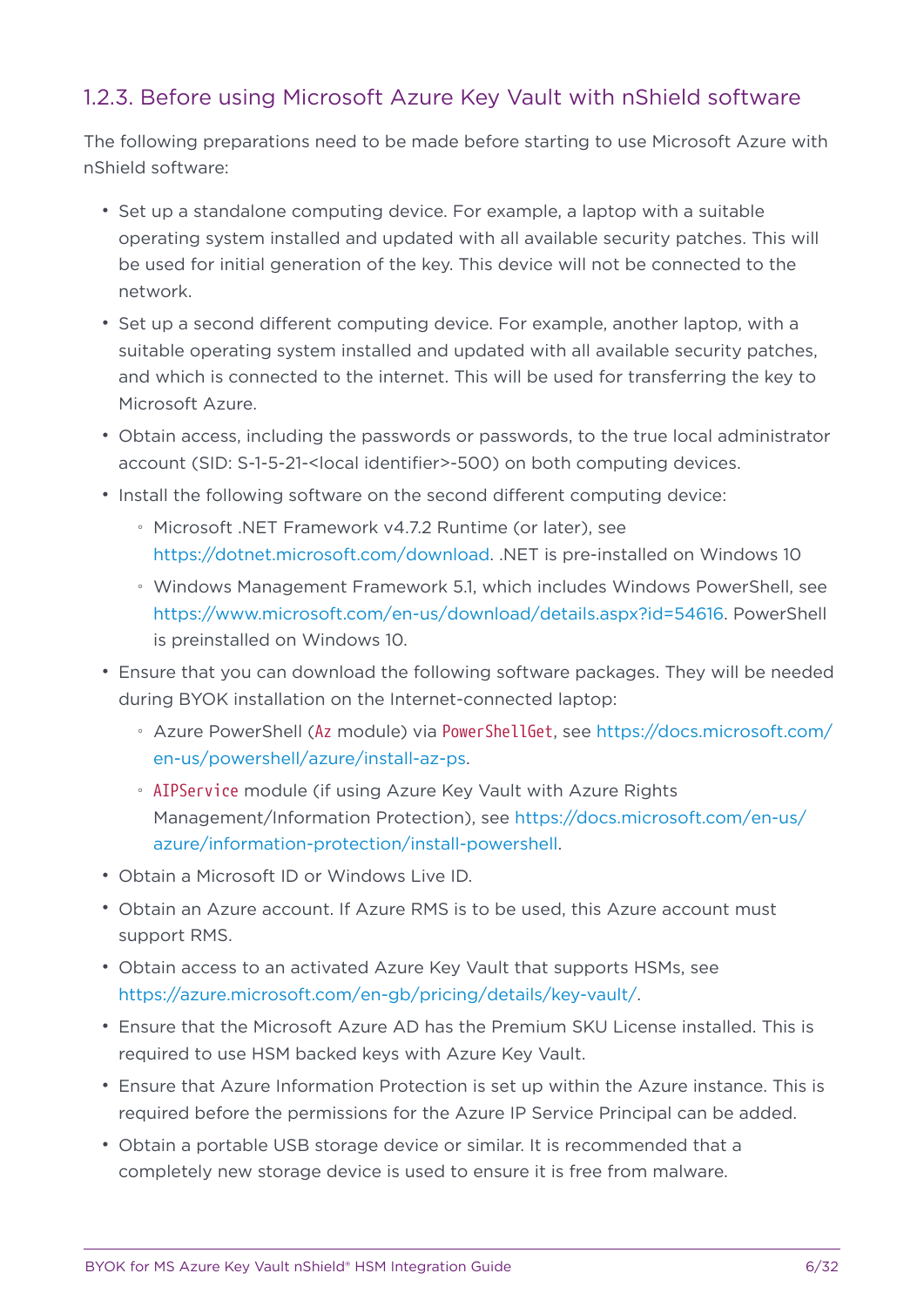- Ensure that you can download the BYOK Preparation Tools for Microsoft Key Vault, see [https://www.microsoft.com/en-us/download/details.aspx?id=45345.](https://www.microsoft.com/en-us/download/details.aspx?id=45345) Ensure that the set of tools are appropriate for the Azure instance or region to be used.
- Ensure that you can download the Microsoft Visual C++ 2013 (12.0.30501) Redistributable Package. This may or may not be required.
	- 64 bit version: [https://download.microsoft.com/download/2/E/6/2E61CFA4-](https://download.microsoft.com/download/2/E/6/2E61CFA4-993B-4DD4-91DA-3737CD5CD6E3/vcredist_x64.exe) [993B-4DD4-91DA-3737CD5CD6E3/vcredist\\_x64.exe](https://download.microsoft.com/download/2/E/6/2E61CFA4-993B-4DD4-91DA-3737CD5CD6E3/vcredist_x64.exe).
	- 32-bit version: [https://download.microsoft.com/download/2/E/6/2E61CFA4-](https://download.microsoft.com/download/2/E/6/2E61CFA4-993B-4DD4-91DA-3737CD5CD6E3/vcredist_x86.exe) [993B-4DD4-91DA-3737CD5CD6E3/vcredist\\_x86.exe.](https://download.microsoft.com/download/2/E/6/2E61CFA4-993B-4DD4-91DA-3737CD5CD6E3/vcredist_x86.exe)

#### 1.2.4. Considerations for keys

- The key name must be lower-case.
- Only 1024-bit or 2048-bit RSA keys are supported.



1024-bit keys are not recommended and should only be used if migrating an existing on-premises RMS key protected by a nShield HSM to Azure RMS.

## <span id="page-6-0"></span>1.3. Supported nShield hardware and software versions

Entrust has successfully tested with the following nShield hardware and software versions:

### 1.3.1. Edge

| <b>Security World software</b> | <b>Firmware</b> |
|--------------------------------|-----------------|
| 12.80.4                        | 12.50.8         |
| 12.80.4                        | 12.72.0         |
| 12.80.4                        | 12.60.6         |
| 12.71.0                        | 12.50.8         |
| 12.71.0                        | 12.60.6         |

## <span id="page-6-1"></span>1.4. Supported nShield functionality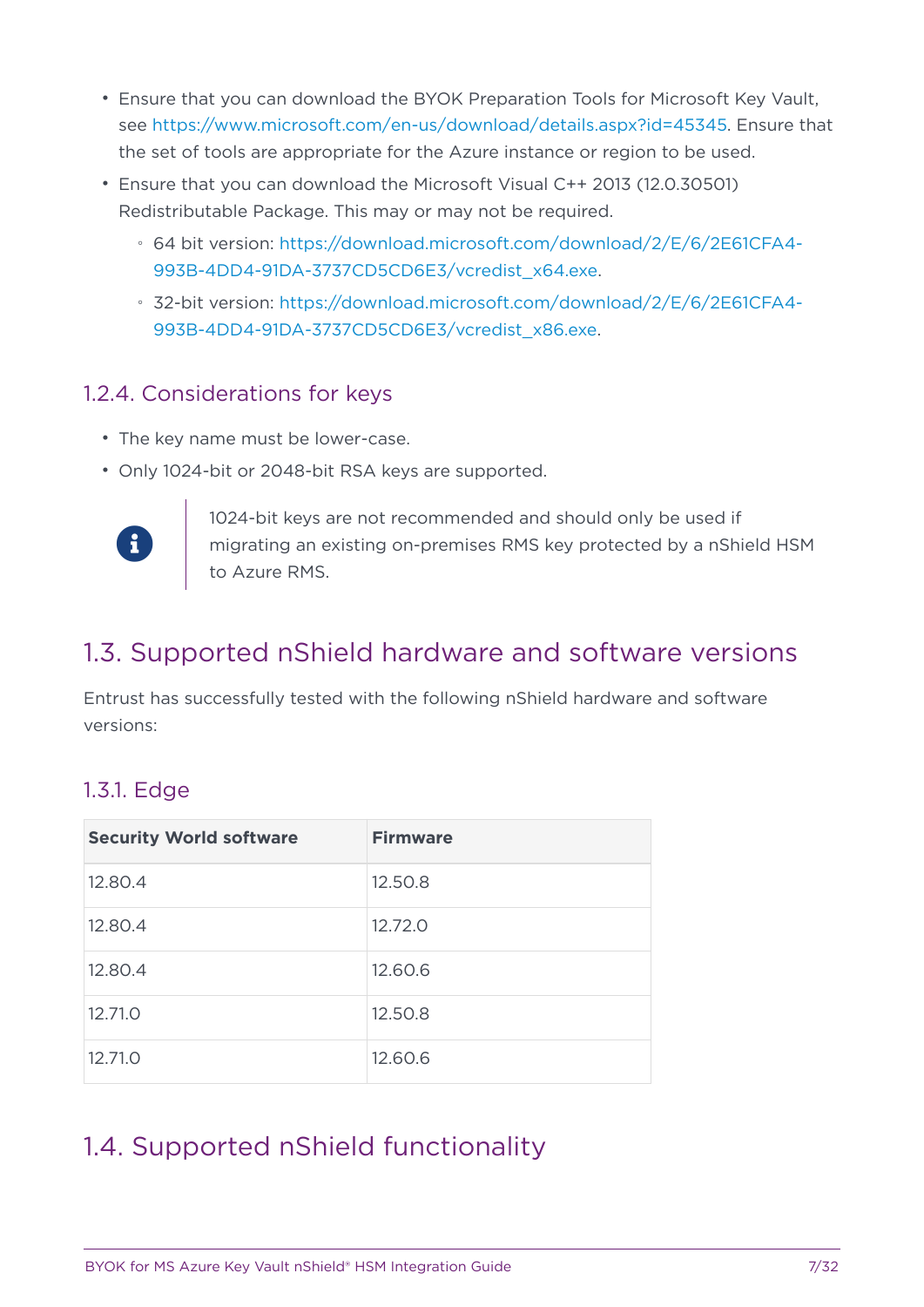

Module key protection or Softcards are used. OCS with BYOK is not supported.

| <b>Feature</b>             | <b>Support</b> |
|----------------------------|----------------|
| Key Generation             | Yes            |
| Key Management             | Yes            |
| Key Import                 | Yes            |
| Key Recovery               | Yes            |
| 1-of-N Operator Card Set   | <b>No</b>      |
| K-of-N Operator Card Set   | <b>No</b>      |
| Softcards                  | Yes            |
| Module-only Key            | Yes            |
| FIPS 140-2 Level 3 Support | Yes            |
| Load Sharing               | Yes            |
| Fail Over                  | Yes            |

## <span id="page-7-0"></span>1.5. More information

For more information about OS support, contact your Azure sales representative or Entrust nShield Support, [https://nshieldsupport.entrust.com.](https://nshieldsupport.entrust.com)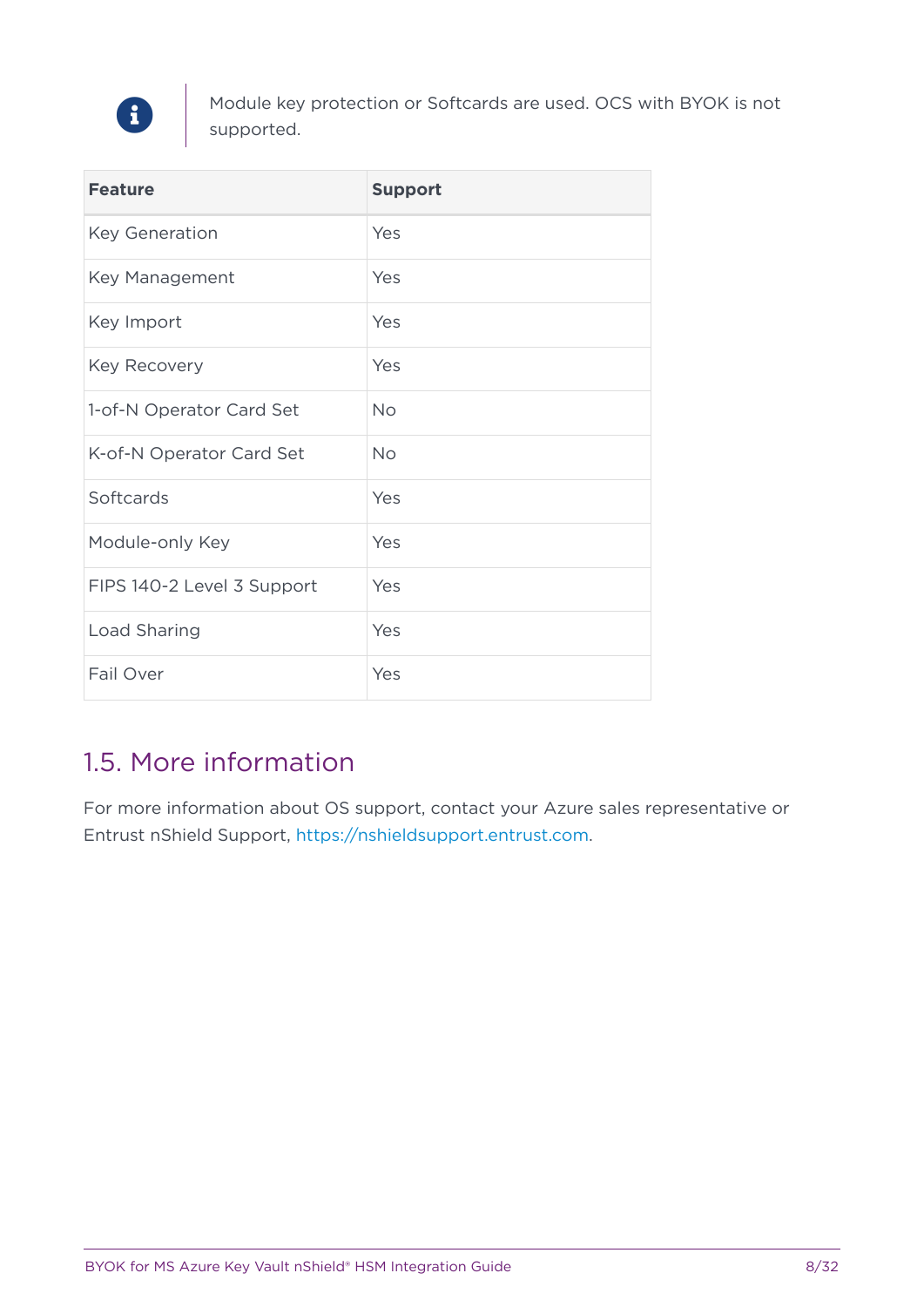## <span id="page-8-0"></span>2. Procedures

Integration procedures include:

- Set up of Security World and the nShield Edge HSM locally.
- Generate the tenant key within the confines and protection of the local Security **World**
- Use the BYOK Preparation Toolset to modify the permissions assigned to the tenant key such that it can be securely transferred to Microsoft. The tenant key never leaves the confines of the HSM in plaintext.
- Transfer of tenant key to Microsoft Azure.
- Perform attestation that:
	- The key transfer has been successful.
	- The tenant key has appropriate permission such that it cannot be extracted from the Microsoft Azure based Security World, nor used by Microsoft, and that it is hosted within verifiable nShield HSMs.

This integration will be conducted on two separate computing devices:

- An online computing device which will manage the Azure account.
- An offline computing device which will be used to generate and store the tenant key.

### <span id="page-8-1"></span>2.1. Prepare the internet-connected computing device

This section describes preparation of the internet-connected computing device and getting ready to transfer the generated tenant key to Microsoft Azure.



On Windows machines, ensure that the minimum required version of both the .NET Framework and Windows Management Framework are installed prior to continuing with this guide.



These instructions assume Windows 10 is being used. They may require modification if Windows 8.1 or another supported operating system is being used instead.

#### 211. Install the Azure PowerShell module

- 1. Launch a PowerShell console with administrator privileges. Right-click the Windows icon in the lower left corner of the screen, and select **Windows PowerShell (Admin)**.
- 2. Check the version of PowerShell. It must be at least 5.1.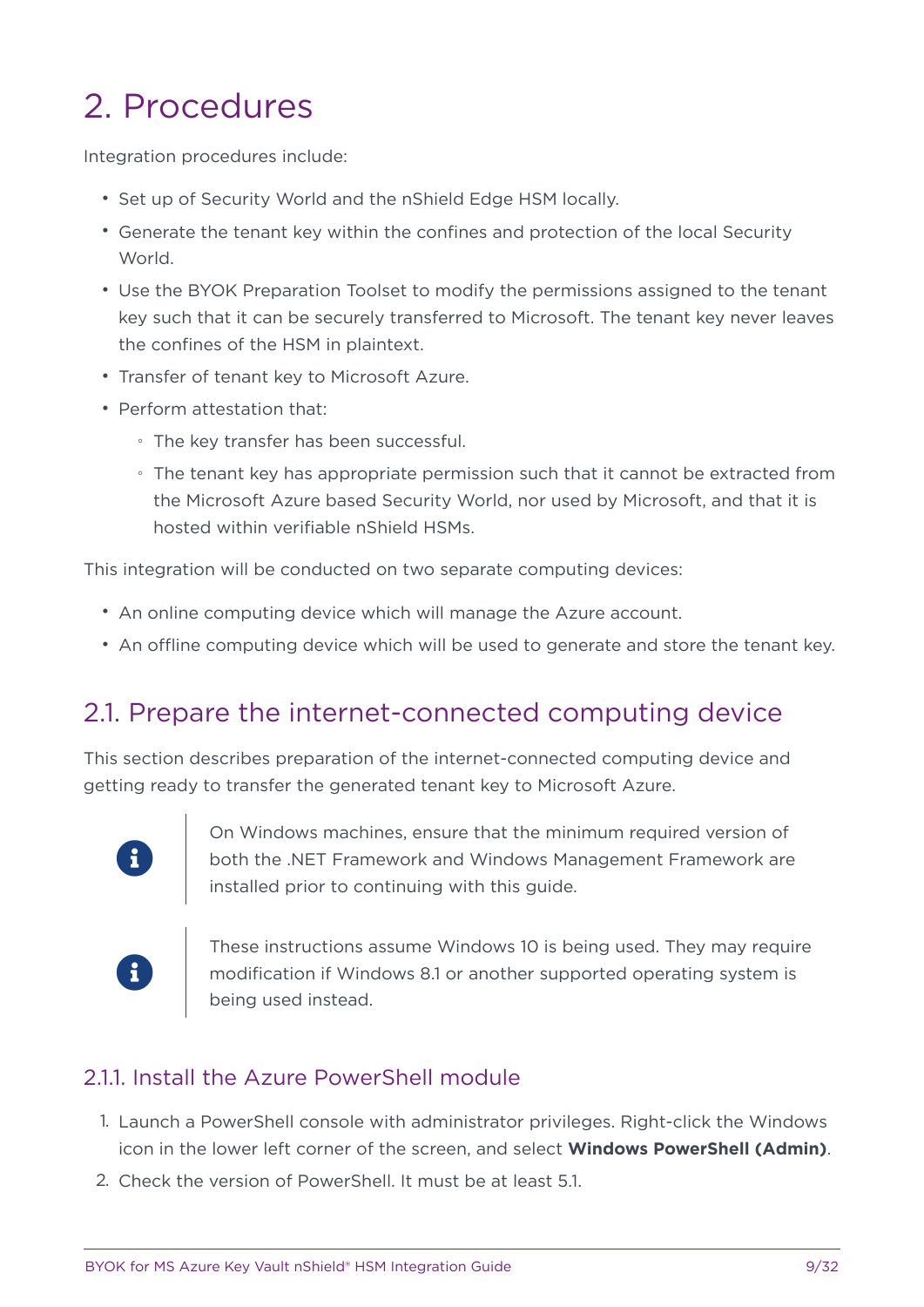```
$PSVersionTable.PSVersion
Major Minor Build Revision
----- ----- ----- --------
5 1 17134 765
```
3. Enable the running of scripts, which is disabled by default. Enter **A** for yes to all.

Set-ExecutionPolicy RemoteSigned

4. The Set-ExecutionPolicy command allows scripts to run but requires a digital signature on all scripts downloaded from the internet. All Microsoft scripts are digitally signed. Local scripts can be run even if they are not digitally signed. Check that the digital signature requirement has been set correctly:

Get-ExecutionPolicy

5. Install Az, a rollup module for the Azure PowerShell cmdlets:

Install-Module -Name Az -AllowClobber

6. A message should appear stating that the NuGet provider is required. If NuGet has already been installed, this message may not be seen.

If the message appeared, type **Y** to allow the NuGet provider installation to continue.

- 7. If this is the first PowerShellGet module to be installed, a message will be shown about an Untrusted Repository. This is expected. Do one of the following:
	- Type **A** (for Yes to All), and select **Enter** on the keyboard.
	- Mark the PowerShell Gallery as trusted:
		- a. Type **N** at the prompt
		- b. Enter the following command:

Set-PSRepository -Name PSGallery -InstallationPolicy Trusted

c. If the NuGet installations fails, try the following commands:

```
[Net.ServicePointManager]::SecurityProtocol = [Net.SecurityProtocolType]::Tls12 Install-PackageProvider
-Name NuGet -MinimumVersion 2.8.5.201 -Force
```
- d. Run the Install-Module -Name Az -AllowClobber command again.
- 8. During the installation, you should see a number of packages installed: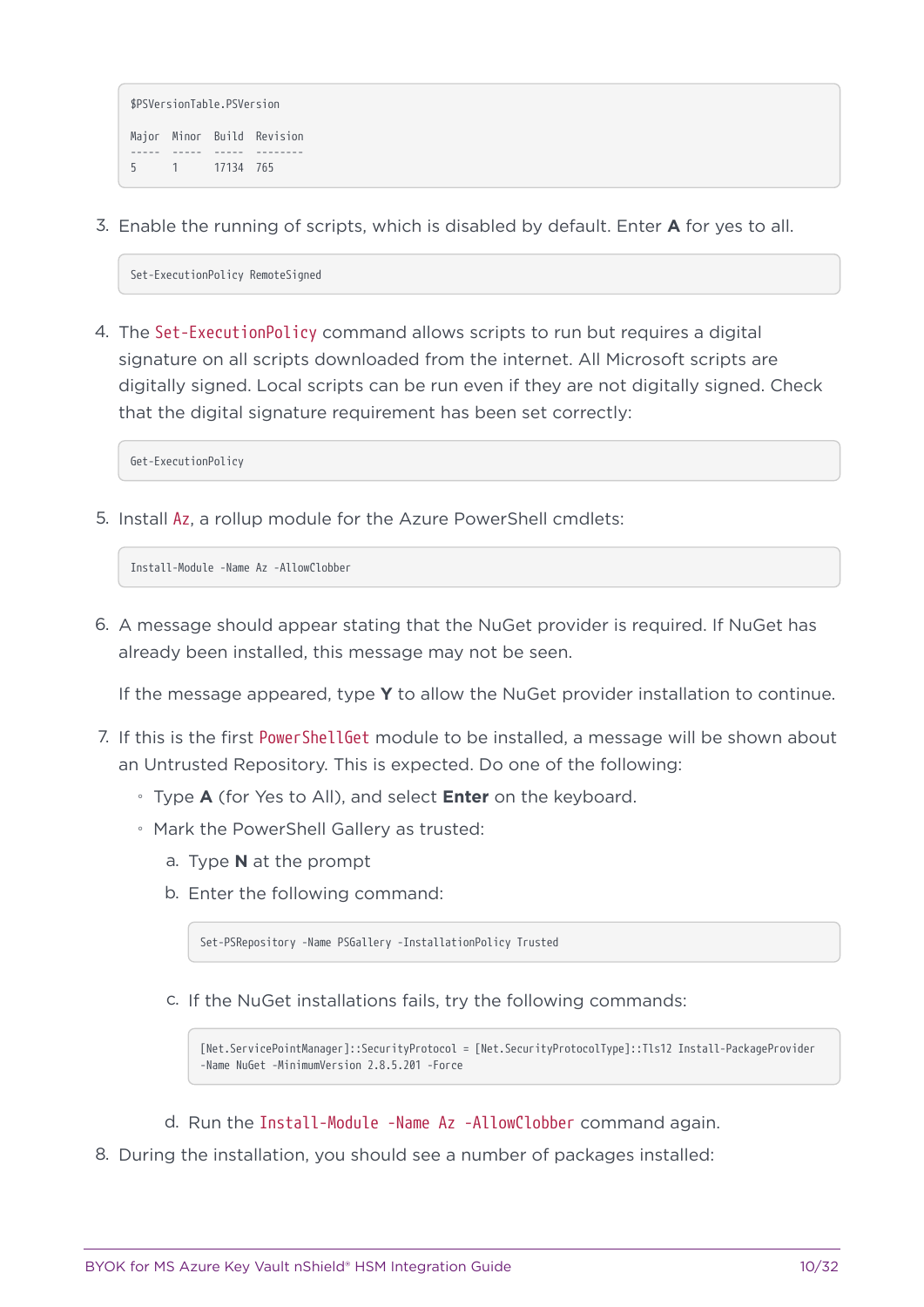Installing package 'Az' Installing dependent package 'Az.Cdn' [ooooooooooooooooo ] Installing package 'Az.Cdn' Process Package Manifest [oooooooooooooooooooooooooooooooooooooooooooooooo ]

When the Az module and other dependencies installed, the PowerShell command prompt returns.

9. The Az module needs to be imported before it can be used:

Import-Module Az

Importing may take some time. The command prompt will return when the module has completed loading.

10. Check that the Az module is properly loaded and ready for use:

Get-Module -Name Az\*

The output should be similar to the following:

| ModuleType Version |       | Name                   | Exported Commands                   |
|--------------------|-------|------------------------|-------------------------------------|
|                    |       |                        |                                     |
| Script             | 2.1.0 | Az                     |                                     |
| Script             | 1.5.2 | Az.Accounts            | {Add-AzEnvironment, Clear-AzContext |
| Script             | 1.0.1 | Az.Aks                 | {Get-AzAks, Import-AzAksCredential, |
| Script             | 1.1.0 | Az.AnalysisServices    | {Add-AzAnalysisServicesAccount, Exp |
| Script             | 1.1.0 | Az.ApiManement         | {Add-AzApiManagementApiToProduct, A |
| Script             | 1.0.0 | Az.ApplicationInsights | {Get-AzApplicationInsights, Get-AzA |
| Script             | 1.2.2 | Az.Automation          | {Export-AzAutomationDscConfiguratio |
| Script             | 1.1.0 | Az.Batch               | {Disable-AzBatchAutoScale, Disable- |
| Script             | 1.0.0 | Az.Billing             | {Get-AzBillingInvoice, Get-AzBillin |
| Script             | 1.2.0 | Az.Cdn                 | {Confirm-AzCdnEndpointProbeURL, Dis |
| Script             | 1.1.1 | Az.CognitiveServices   | {Get-AzCognitiveServicesAccount, Ge |
| Script             | 2.1.0 | Az.Compute             | {Add-AzContainerServicesAgentPoolPr |
| Script             | 1.0.1 | Az.ContainerInstance   | {Get-AzContainerGroup, Get-AzContai |
| Script             | 1.0.1 | Az.ContainerRegistry   | {Get-AzContainerRegistry, Get-AzCon |
| Script             | 1.1.1 | Az.DataFactory         | {Get-AzDataFactory, Get-AzDataFacto |
| Script             | 1.0.0 | Az.DataLakeAnalytics   | {Add-AzDataLakeAnalyticsDataSource, |

11. Leave the PowerShell console open ready for use.

#### 2.1.2. Install the Azure Information Protection Service module

To install the Azure Information Protection Service (AIPService) module (if required):

1. In the PowerShell console, run the following command:

Install-Module -Name AIPService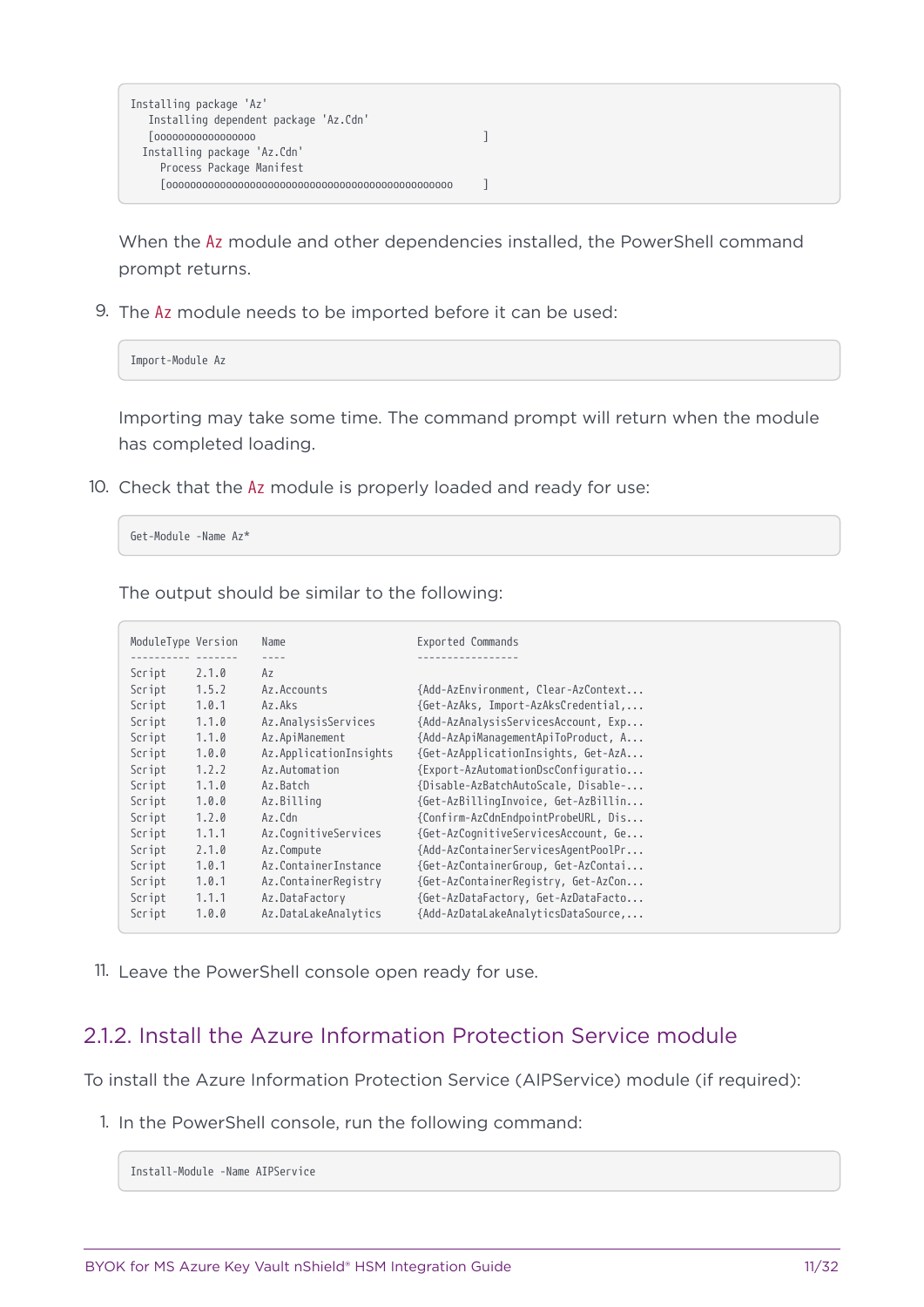2. If the PowerShell Gallery was not marked as a trusted repository, then you will be prompted to approve the install from an untrusted repository.

Type **A** at the prompt, and select **Enter** on the keyboard.

3. Load the module:

Import-Module AIPService

4. Check that the module is correctly loaded:

Get-Module AIPService

The output should be similar to the following:

ModuleType Version Name ---------- ------- ---- Binary 1.0.0.1 APIService

#### <span id="page-11-0"></span>2.1.3. Get the Azure Active Directory Tenant ID

1. From the command prompt, sign in to your Azure account:

Connect-AzAccount

2. In the dialog that appears, enter your Azure username and password.

If you are prompted whether you want to **Run software from this untrusted publisher**, press **A** for "Always Run".

The initial connection may take some time as the subscription information is retrieved from Azure.

You should see the Azure account, subscription name, and other information displayed when successfully connected.

3. The Tenant ID is the Subscription ID used in subsequent steps.

If only a single subscription is listed, then this will be the subscription to use with BYOK.

If multiple subscriptions are associated with the account, use the following command to display them all:

Get-AzSubscription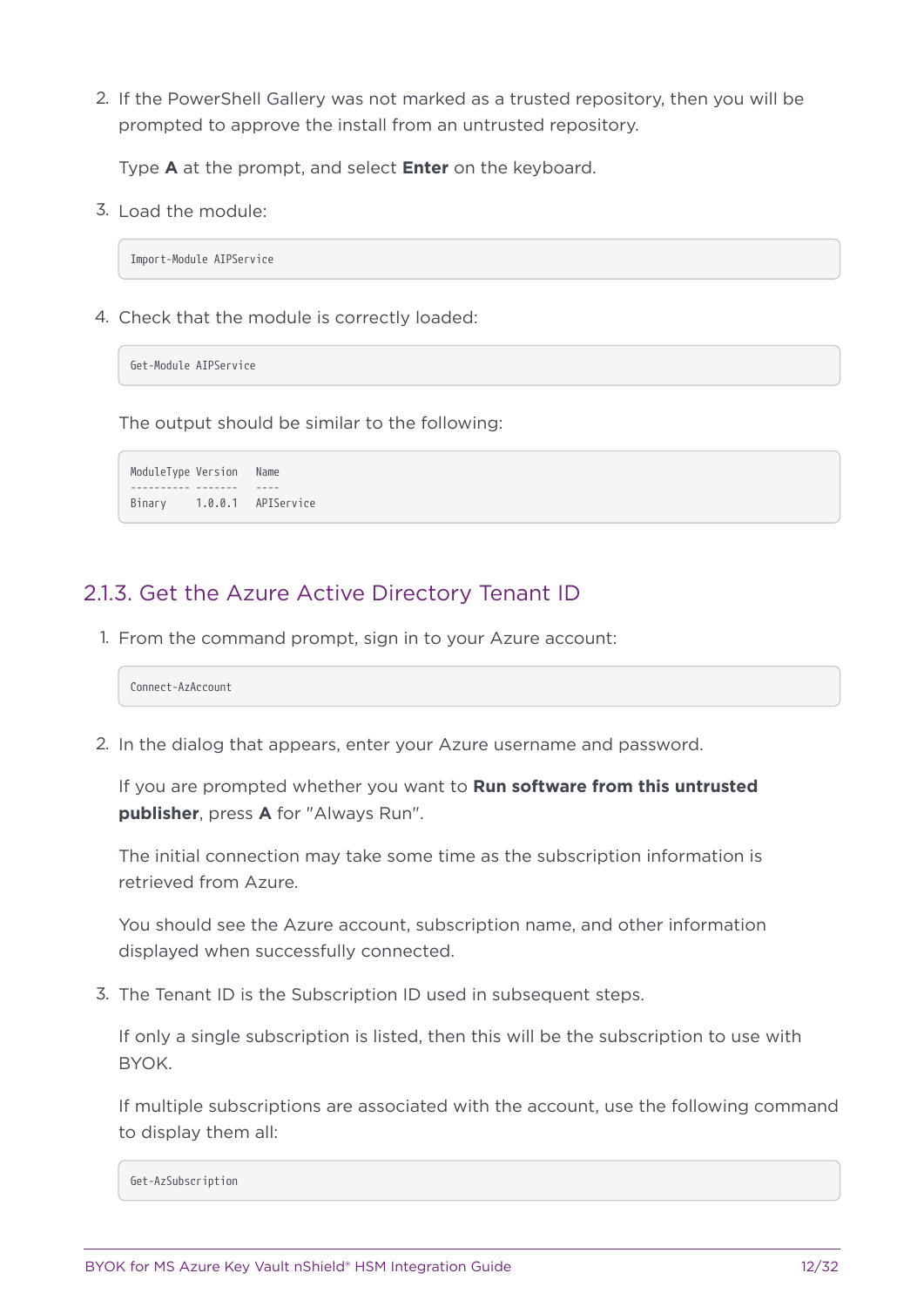The output should be similar to the following:

Name Id TenantId ---- -- -------- Visual Studio Enterprise - MPN 2b3c9783-xxxxxxxx... 5bd48eab-xxxxxxxx... Visual Studio Enterprise - MPN 01f55689-xxxxxxxx... 5bd48eab-xxxxxxxx...

Make a note of the Subscription ID in the ID column. It will be used with Azure Key Vault as it is required later.

4. Leave the Azure session open as it will be used later to upload the Key Vault key.

#### 2.1.4. Download the BYOK Package for the relevant Azure region

There are eighteen BYOK packages:

- KeyVault-BYOK-Tools-AsiaPacific.zip
- KeyVault-BYOK-Tools-Australia.zip
- KeyVault-BYOK-Tools-Canada.zip
- KeyVault-BYOK-Tools-Europe.zip
- KeyVault-BYOK-Tools-France.zip
- KeyVault-BYOK-Tools-Germany.zip
- KeyVault-BYOK-Tools-Germany-Public.zip
- KeyVault-BYOK-Tools-India.zip
- KeyVault-BYOK-Tools-Japan.zip
- KeyVault-BYOK-Tools-Korea.zip
- KeyVault-BYOK-Tools-LatinAmerica.zip
- KeyVault-BYOK-Tools-SouthAfrica.zip
- KeyVault-BYOK-Tools-Switzerland.zip
- KeyVault-BYOK-Tools-UAE.zip
- KeyVault-BYOK-Tools-UnitedKingdom.zip
- KeyVault-BYOK-Tools-UnitedStates.zip
- KeyVault-BYOK-Tools-USGovernment.zip
- KeyVault-BYOK-Tools-USGovernmentDoD.zip

Each package contains a number of files:

- A Key Exchange Key (KEK) package.
- A Security World package.
- A Python script for verifying keys (key attestation).
- A command line executable and supporting DLLs.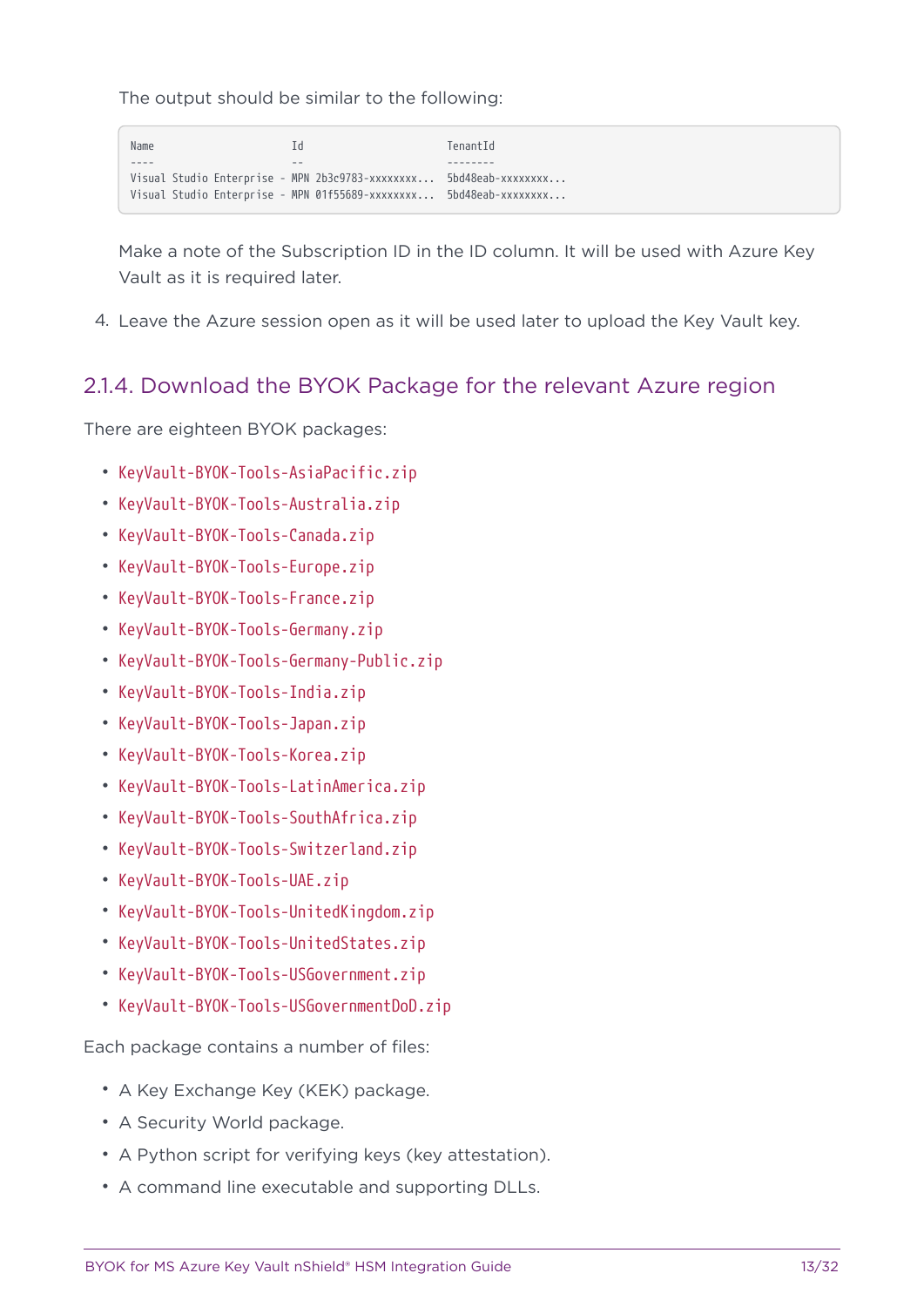• A Visual C++ redistributable package.

To download the BYOK Package:

- 1. Navigate to <https://www.microsoft.com/en-us/download/details.aspx?id=45345> and download the correct package for the region in which Azure Key Vault is to be used.
- 2. Verify the integrity of the downloaded BYOK Preparation Toolset with the Get-FileHash cmdlet:

Get-FileHash KeyVault-BYOK-Tools-region.zip

*region* is the location that the BYOK Preparation Toolset.

Get-FileHash KeyVault-BYOK-Tools-Europe.zip

Compare the hash given in the output from the Get-FileHash command to the one given for the BYOK package below and ensure they are the same.

3. The hashes for each package are as follows (SHA 2):



These hashes can also be viewed online at [https://docs.microsoft.com/en-us/azure/](https://docs.microsoft.com/en-us/azure/key-vault/keys/hsm-protected-keys) [key-vault/keys/hsm-protected-keys.](https://docs.microsoft.com/en-us/azure/key-vault/keys/hsm-protected-keys)

4. Copy the downloaded package to the USB storage device or similar.

## <span id="page-13-0"></span>2.2. Install the nShield software and configure the HSM

This section describes installation of the nShield software, attaching the HSM to the standalone computing device, generating the Security World container and associated Administrator Card Set (ACS) for protection of the tenant key, configuration of all parameters associated with the Security World and its card sets and integration of the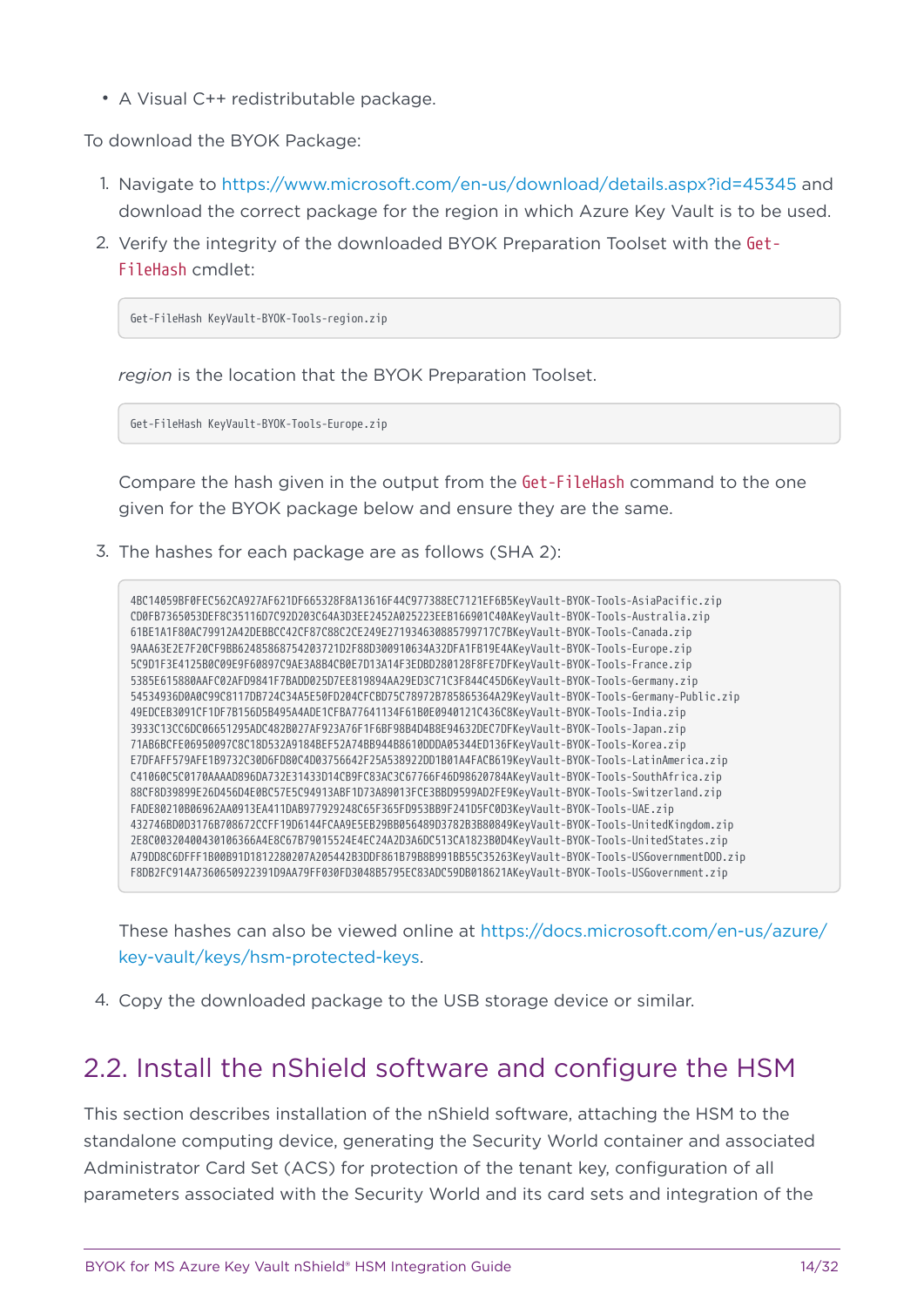HSM with the Cryptographic Service Provider (CSP).

All procedures in this section should be completed on the standalone computing device.

#### 2.2.1. nShield software installation

- 1. Make sure you have Administrator privileges. This is needed to install software, including the nShield packages.
- 2. Insert the nShield software media into the DVD drive on the standalone computing device, or mount the ISO.
- 3. Open a file explorer window, and browse to the root directory of the media or ISO.
- 4. Select Setup.msi and run it.
- 5. Ensure that the following minimum options are selected to be installed on the local hard drive:
	- nShield Hardware Support
	- nShield Core Tools
- 6. Select **Install**.
- 7. The software will install, and then a set of further confirmation dialogs may be presented. If any are presented, accept all the default parameters for these.
- 8. Select **Finish** to close the installation wizard.
- 9. Unzip Compatibility 12.40 Win.
- 10. Move the files from the unzipped folders to the relevant folders under C:\Program Files\nCipher\nfast.
- 11. Check that C:\program Files\nCipher\nfast\bin\new-world-1240.exe exists.

#### 2.2.2. Attach the HSM

1. Take the HSM out of its box. Check the tamper evident hologram in the lower right corner of the HSM front panel.

If this appears scratched, damaged, or is not present, do not use the HSM and contact Entrust nShield Support immediately, see<https://nshieldsupport.entrust.com>.

- 2. Remove all other protective packaging from the HSM.
- 3. Take a note of the Paper Serial Number (PSN). It can be found on the back of the Edge beneath the pull out stand and is also written on the side of the HSM packaging box. It usually begins with 06.

PSN: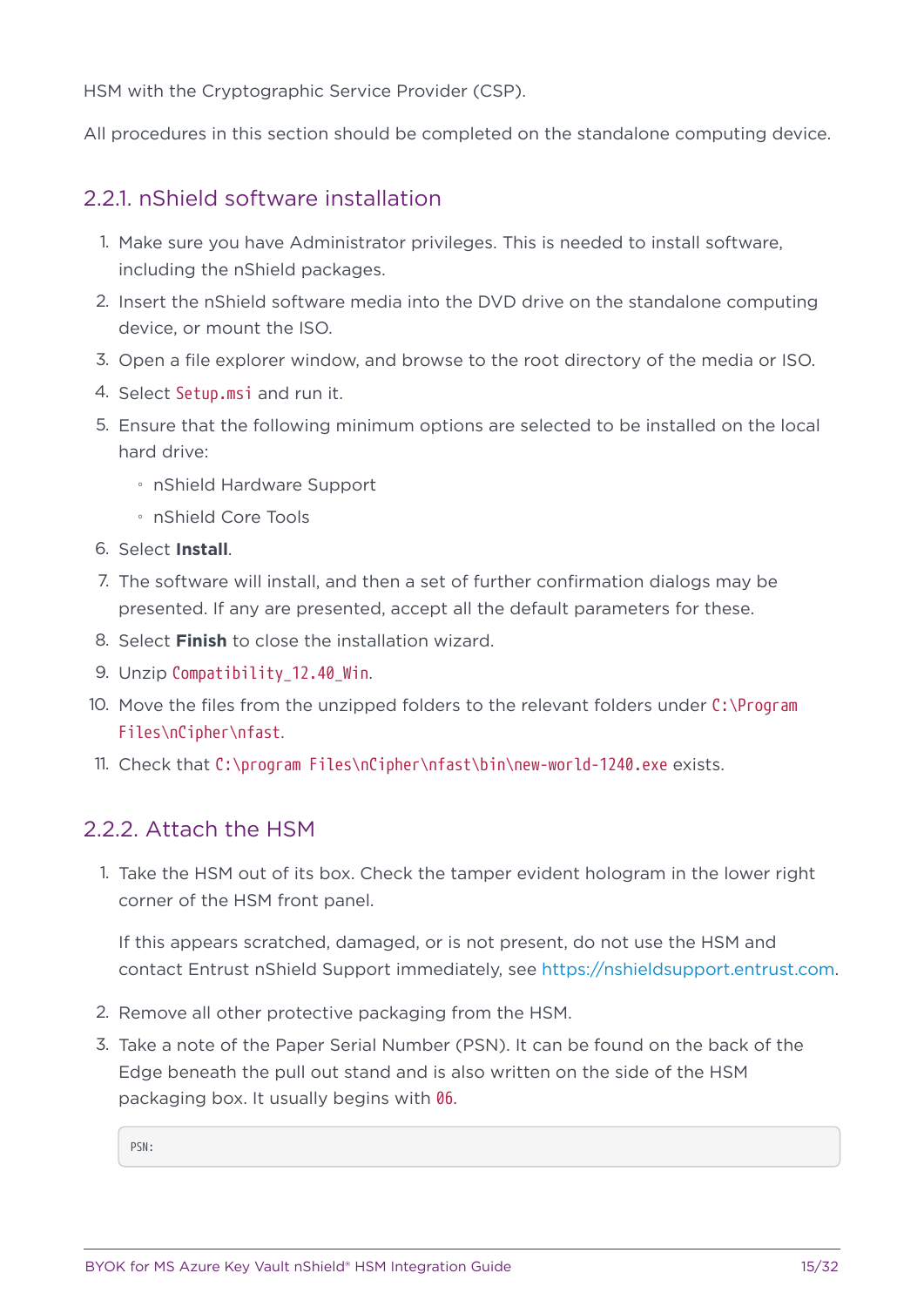- 4. Store this PSN in a place that is accessible by all engineering staff, because they may need this number if they need to obtain support for the HSM.
- 5. Attach the USB Standard-B connector into the HSM.

A compatible USB cable is found inside the packaging for the HSM.

6. Attach the USB Standard-A connector to the target host where the support software has been previously installed.

If this is the first time the device has been connected, you may see USB drivers installed. Wait until the driver installation has completed.

- 7. It is recommended that you add the working directories for the nShield Security World binaries and Python binaries to the PATH environment variable. This negates the need to keep changing to the correct working directory to use either the Security World binaries or Security World provided Python binaries, which are used with the BYOK Preparation Toolset.
	- a. Right-click the Windows icon and choose **System** from the menu. In the **Settings** window, scroll down to the **Related Settings** section and select the link for **System info**.
	- b. In the **System** window that appears, select **Advanced System Settings**, and then in the **System Properties** window, select **Environment Variables**.
	- c. In the **Environment Variables** window, scroll down in the **System variables** section, and double-click the **Path** variable.
	- d. In the **Edit environment variable** window, select **New**, and enter:

%NFAST\_HOME%\bin

e. Select **New** again, and enter:

%NFAST\_HOME%\python

- f. Select **OK** when both entries have been added and close all open windows.
- 8. Open a command prompt with local administrator privileges:
	- a. In the **Start** menu, type cmd.
	- b. Right-click the **Command Prompt** app, and select **Run as Administrator**.
- 9. Run the enquiry command. Check that there is output from both the **server** and **module #1**.
- 10. If **module #1** fails or there is no output shown from **module #1**.
	- a. Restart the hardserver using one of the following methods:
		- To use the Windows Services GUI, At the command prompt, enter: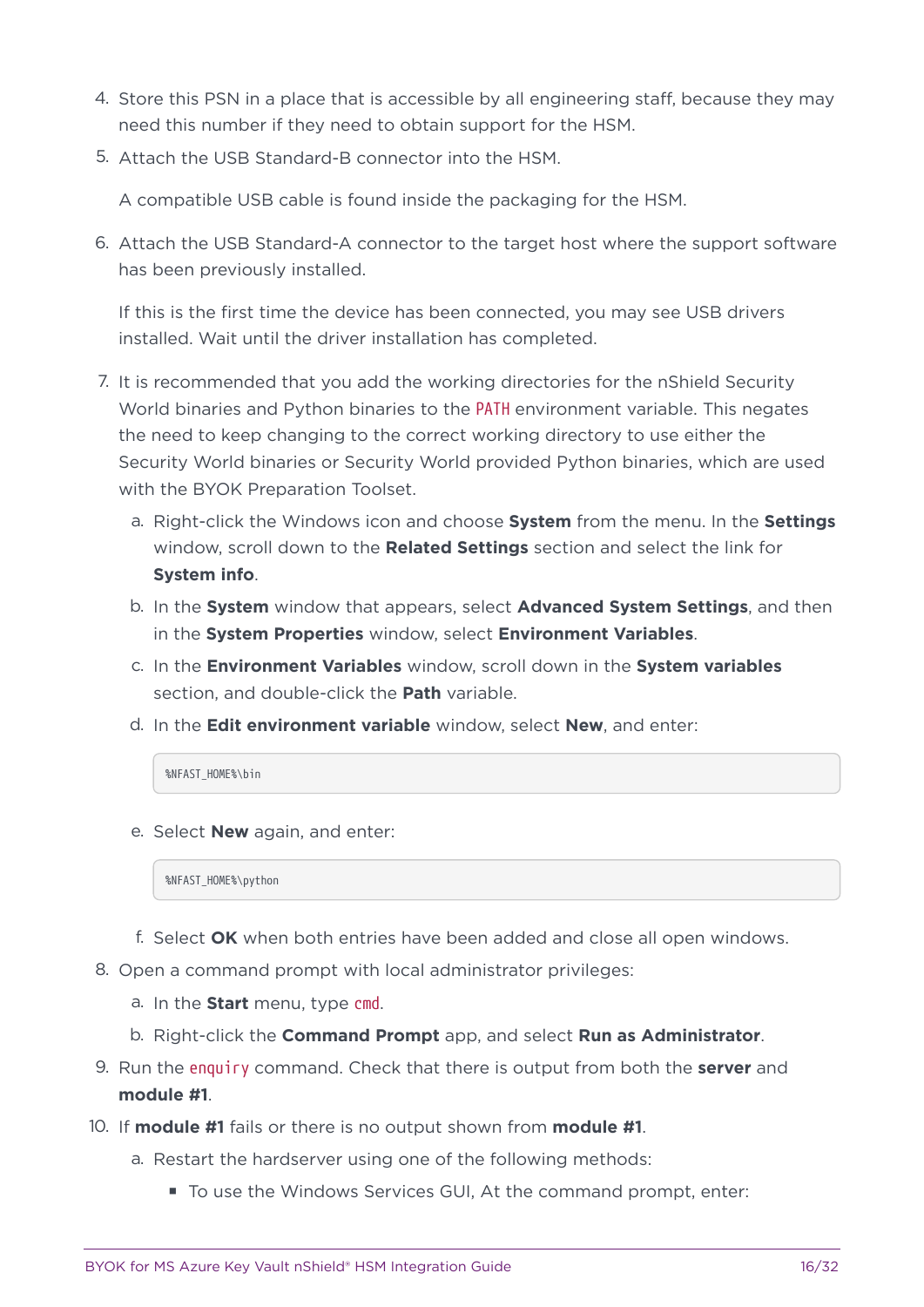run services.msc

Find the nFast Server service, stop it, then restart it.

 $\blacksquare$  From the command line:

net stop "nfast Server" && net start "nfast Server"

- b. Run the enquiry command and check whether **module #1** is in the operational state.
- 11. When **module #1** is shown as **operational**, check its firmware version. If firmware updates are necessary, perform them now. For instructions, see the *nShield Edge User Guide*.

#### 2.2.3. Create the Security World

- 1. Ensure that the Security World parameters have been defined and the ACS custodians are present.
- 2. If it is not open yet, open a command prompt with local administrator privileges.
	- a. In the **Start** menu, type cmd.
	- b. Right-click the **Command Prompt** app, and select **Run as Administrator**.
- 3. Put the HSM into initialization mode:
	- a. On the HSM, press the **Status** button until the orange **I** light is blinking. The orange **I** light should be solid, not blinking, and the blue **Clear** light should be blinking.
	- b. Press the **Clear** button.
- 4. Create a standard AES module key with key recovery and passphrase recovery options enabled. Run the following command, replacing K/N with your preferred ACS quorum size:

new-world-1240 --initialize --module=1 --cipher-suite=<cipher suite> --acs-quorum=K/N p

5. You will now be prompted to insert N blank/new/formatted smartcards. In turn, have your ACS custodians present their allocated card, noting the serial number of the smartcard and the corresponding passphrase.

Each card and passphrase should be stored in separate tamper-resistant envelopes and should be dated and signed.

The cards and passphrases should not be sealed until the end of the tenant key ceremony, in case they are needed later during the ceremony.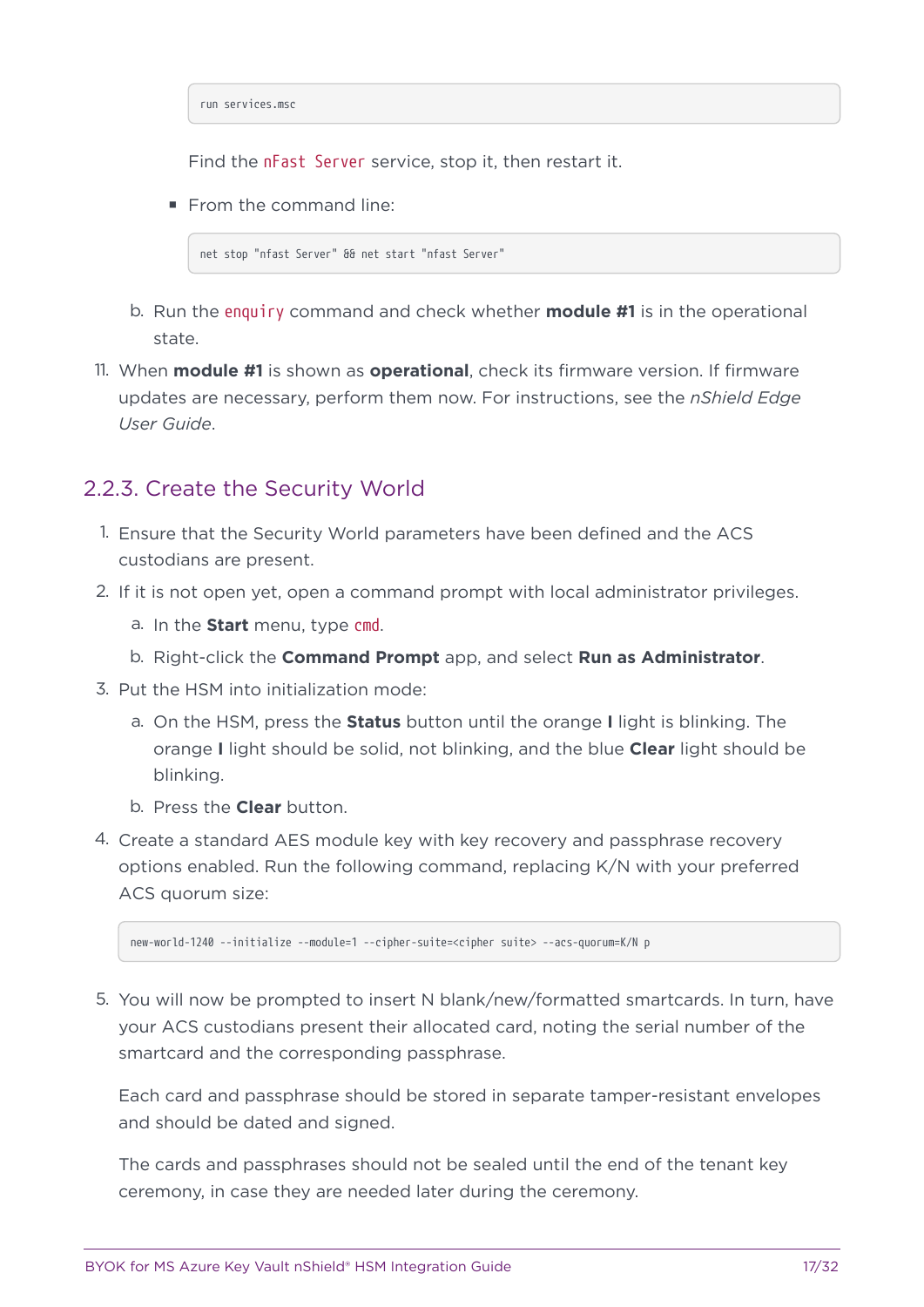- 6. Once the command exits, reset the HSM to operational mode:
	- a. Press the **Status** button on the HSM until the green **O** light is blinking.

The green **O** light should be solid, not blinking, and the blue **Clear** light should be blinking slowly.

- b. Press the **Clear** button.
- 7. Run the nfkminfo command to view details about the newly created Security World.
- 8. Check that the module state is **usable**.



If you are using Remote Administrative Cards, you may need to generate a remote administration warrant. Contact nShield support for assistance.

#### 2.2.4. Install the BYOK package

- 1. Ensure that the BYOK package is available for copying onto the USB storage device.
- 2. Connect the USB storage device to the standalone computing device.
- 3. Copy the BYOK package onto the USB device, to a suitable location.
- 4. Extract the contents of the package to a suitable location.
- 5. Check **Add/Remove Programs** to see if the Visual C++ 2013 (x86 and x64) runtime components are installed. If these are already installed, skip the rest of this step. If they are not installed, double-click vcredist\_x64.exe from the extract location and follow the instructions to complete the wizard.

#### <span id="page-17-0"></span>2.2.5. Verify the BYOK package

Verification ensures that:

- The Key Exchange Key has been generated on a genuine nShield HSM.
- The Azure Key Vault Security World has been generated on a genuine nShield HSM.
- The Key Exchange Key is defined as non-exportable.
	- 1. Change to the directory to which the BYOK package was extracted to.
	- 2. Type the correct verification command for the package downloaded:

python verifykeypackage.py -k BYOK-KEK-pkg-REGIONNAME-1 -w BYOK-SecurityWorld-pkg-REGIONNAME-1 (North America)

Where *REGIONNAME* is one of the following: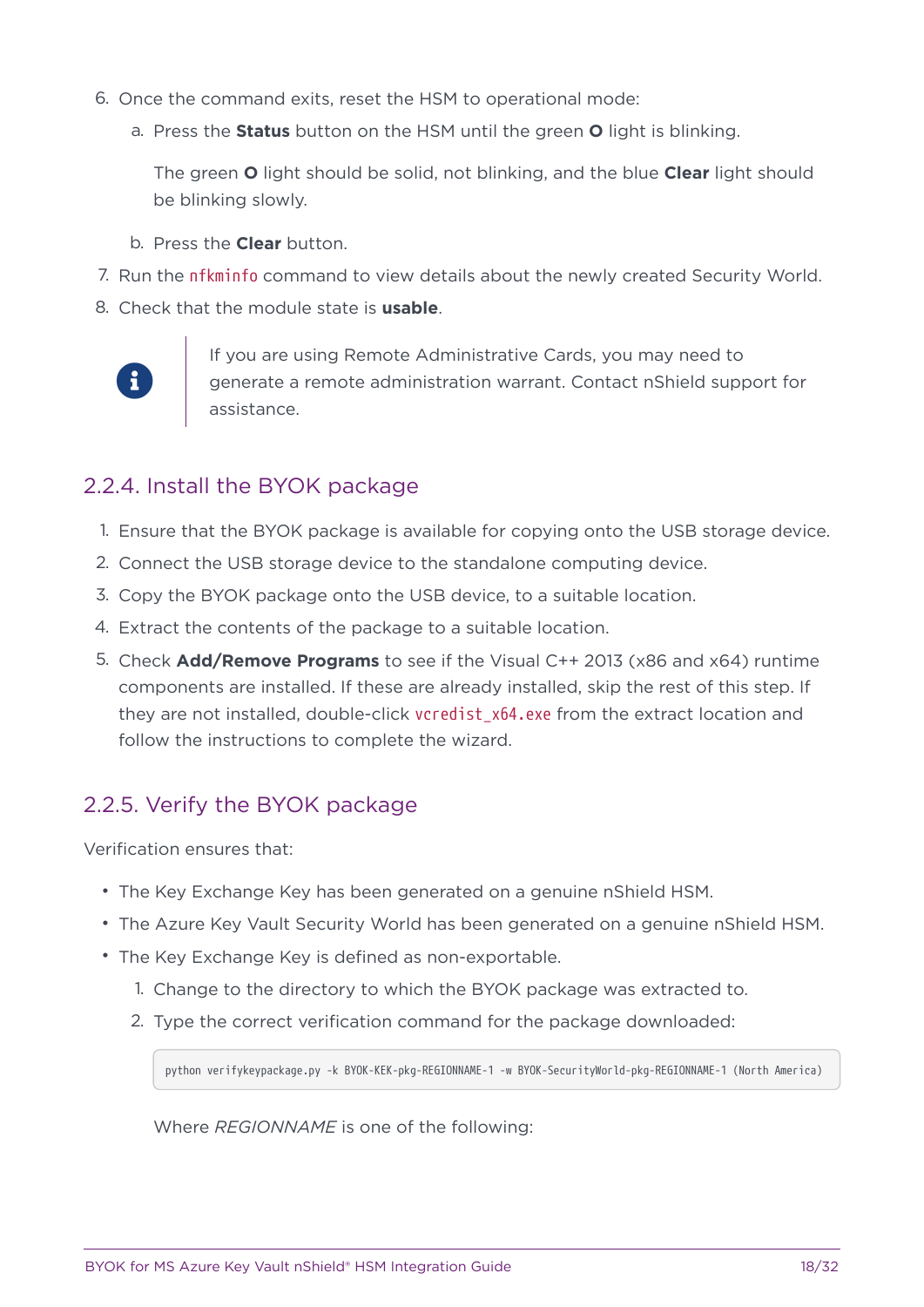| <b>REGIONNAME</b> | <b>Region</b>                       |
|-------------------|-------------------------------------|
| <b>NA</b>         | North America                       |
| EU                | Europe                              |
| AP                | Asia Pacific                        |
| LATAM             | Latin America                       |
| <b>JPN</b>        | Japan                               |
| <b>AUS</b>        | Australia                           |
| <b>USGOV</b>      | Azure US Government                 |
| <b>CANADA</b>     | Canada                              |
| <b>GERMANY</b>    | Germany                             |
| <b>INDIA</b>      | India                               |
| <b>KOREA</b>      | Korea                               |
| <b>SA</b>         | South Africa                        |
| <b>UAE</b>        | <b>United Arab Emirates</b>         |
| <b>FRANCE</b>     | France                              |
| <b>UK</b>         | United Kingdom                      |
| <b>USDOD</b>      | US Government Department of Defense |

3. If running verifykeypackage.py results in the following error:

"msvcr120.dll is missing…"

Then download the Microsoft Visual C++ 2013 (12.0.30501) Redistributable Package, and install it.

- 64-bit version: [https://download.microsoft.com/download/2/E/6/2E61CFA4-993B-](https://download.microsoft.com/download/2/E/6/2E61CFA4-993B-4DD4-91DA-3737CD5CD6E3/vcredist_x64.exe)[4DD4-91DA-3737CD5CD6E3/vcredist\\_x64.exe](https://download.microsoft.com/download/2/E/6/2E61CFA4-993B-4DD4-91DA-3737CD5CD6E3/vcredist_x64.exe).
- 32-bit version: [https://download.microsoft.com/download/2/E/6/2E61CFA4-993B-](https://download.microsoft.com/download/2/E/6/2E61CFA4-993B-4DD4-91DA-3737CD5CD6E3/vcredist_x86.exe)[4DD4-91DA-3737CD5CD6E3/vcredist\\_x86.exe.](https://download.microsoft.com/download/2/E/6/2E61CFA4-993B-4DD4-91DA-3737CD5CD6E3/vcredist_x86.exe)

When the C++ package is installed, run the verifykeypackage.py command again.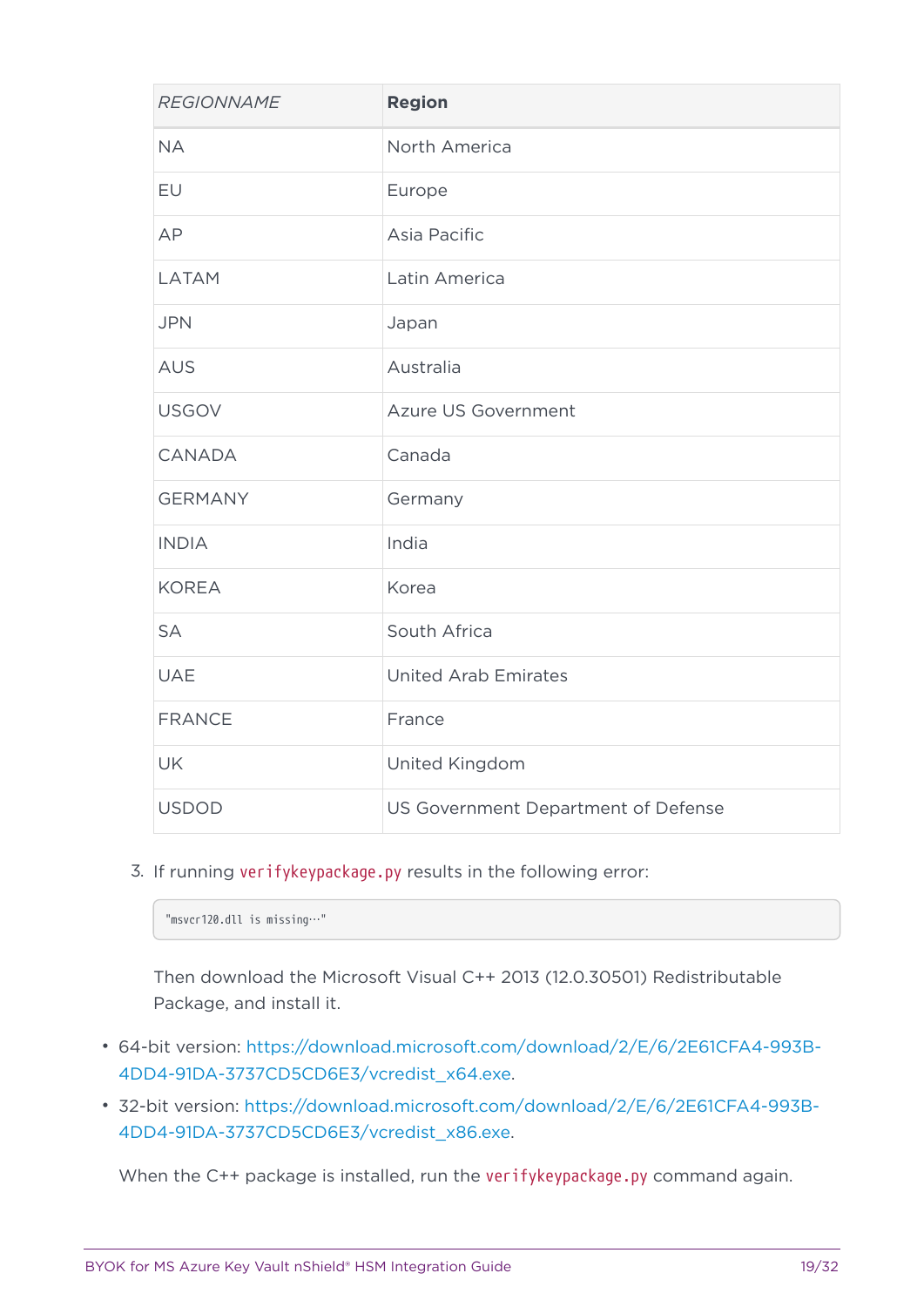- 1. Confirm that **RESULT: SUCCESS** is shown in the command window
- 2. Optionally, you can look further up the output of this command to see the verification steps undertaken on the Key Encryption Key (KEK) from the Microsoft regional Security World. The script verifies the key chain up to the nShield HSM Root key hash. This hash is:

59178a47 de508c3f 291277ee 184f46c4 f1d9c639

This hash can be verified at [https://www.entrust.com/digital-security/hsm/key](https://www.entrust.com/digital-security/hsm/key-management/cloud-microsoftazure/validation)[management/cloud-microsoftazure/validation](https://www.entrust.com/digital-security/hsm/key-management/cloud-microsoftazure/validation).

#### 2.2.6. Generate the tenant key

1. Generate the key:

generatekey --generate simple type=RSA size=2048 protect=module ident=KEYNAME plainname=KEYNAME nvram=no pubexp=

*KEYNAME* in both locations stands for a suitable name, for your tenant key, for example azuremstenantkey.

No value is specified after the pubexp parameter. This is correct because the default value is used.

The command will create an encrypted key blob in %NFAST\_KMDATA%\local with a filename starting key\_simple\_KEYNAME.

#### 2.2.7. Back up the Security World and the tenant key

- 1. Open the C:\ProgramData\nCipher\ directory:
- 2. Copy the entire Key Management Data folder to a safe backup location and ensure that the data is carefully stored.

This data consists of the entire Security World data structure, Security World configuration, and information on configured Cardsets. This backup also contains the tenant key that was created in the earlier steps.

This data is encrypted and cannot be used without a Security World software installation, HSM, and a quorum of the ACS and any associated passphrases.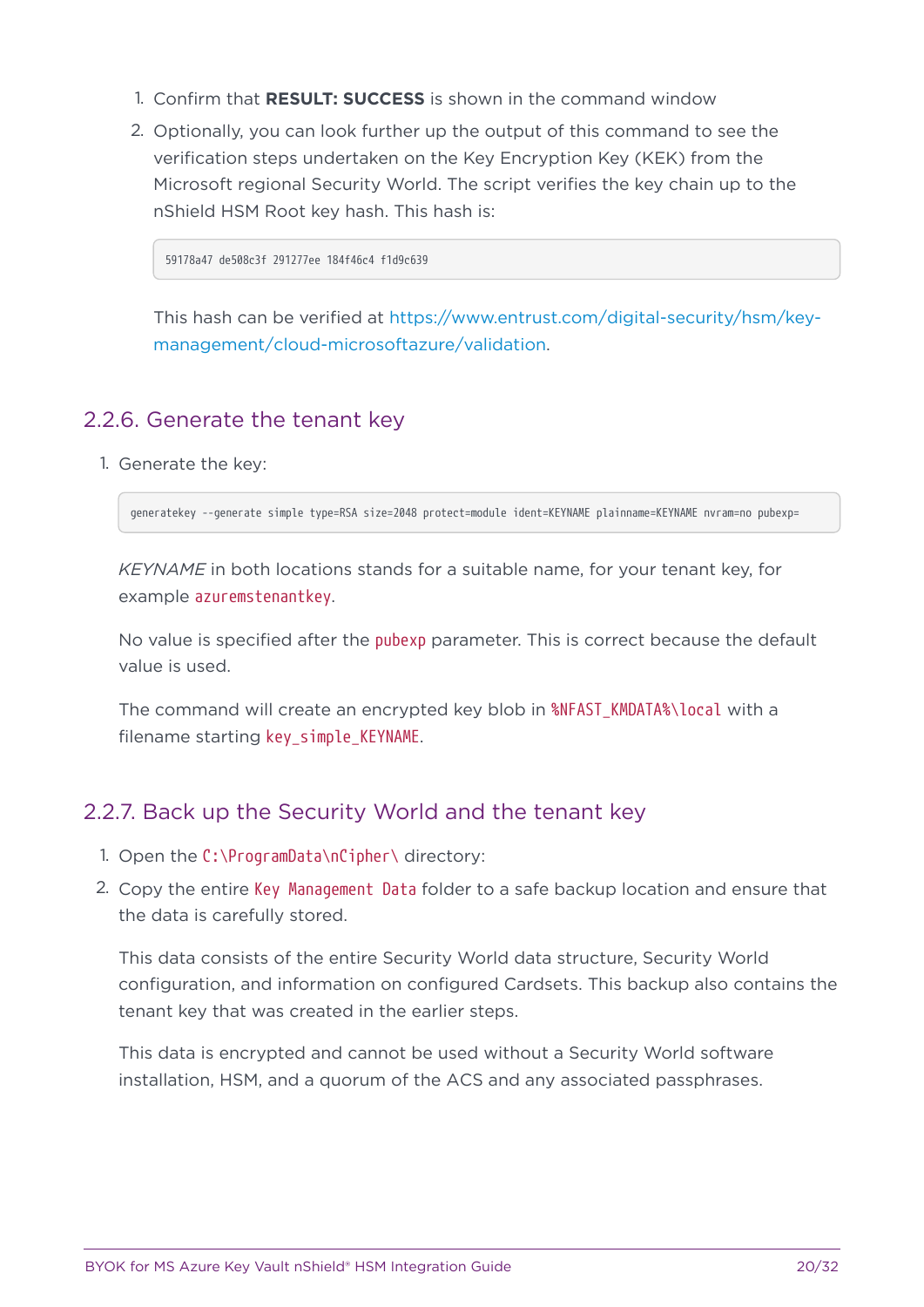## <span id="page-20-0"></span>2.3. Prepare the tenant key for secure transfer to Microsoft Key Vault

All procedures in this section should be completed on the standalone computing device, unless stated otherwise.

#### 2.3.1. Reduce permissions on a copy of the tenant key

- 1. On the standalone computing device, change to the directory to where the BYOK package was extracted.
- 2. Run the KeyTransferRemote command in a command prompt window as administrator:

KeyTransferRemote.exe -ModifyAcls -KeyAppName simple -KeyIdentifier KEYNAME -ExchangeKeyPackage BYOK-KEK-pkg-REGIONNAME-1 -NewSecurityWorldPackage BYOK-SecurityWorld-pkg-REGIONNAME-1

*KEYNAME* is the name of the tenant key, for example azuremstenantkey.

*REGIONNAME* is appropriate to the regional instance of Azure, see the table in [Verify](#page-17-0) [the BYOK package](#page-17-0).

You will be asked to provide a quorum from the ACS and any appropriate passphrases.

3. If you receive the following error when running the KeyTransferRemote commands:

nCipher command returned error code: TimeLimitExceeded

Remove any member of the ACS that is in the card slot in the Edge HSM and run the KeyTransferRemote command again. Then, reinsert the first card of the ACS quorum when prompted.

4. If the KeyTransferRemote command reports a failure, check the Application event log.

If one of the following errors are reported:

```
Activation context generation failed for "C:\Users\Administrator\Downloads\AzureRMS-BYOK-Tools-
REGIONNAME\AzureRMS-BYOK-Tools-REGIONNAME\nCipherClr.dll
Could not load file or assembly nCipherClr.dll
```
Download the Microsoft Visual C++ 2013 (12.0.30501) Redistributable Package, and install it.

- 64-bit version: [https://download.microsoft.com/download/2/E/6/2E61CFA4-](https://download.microsoft.com/download/2/E/6/2E61CFA4-993B-4DD4-91DA-3737CD5CD6E3/vcredist_x64.exe) [993B-4DD4-91DA-3737CD5CD6E3/vcredist\\_x64.exe](https://download.microsoft.com/download/2/E/6/2E61CFA4-993B-4DD4-91DA-3737CD5CD6E3/vcredist_x64.exe).
- 32-bit version: [https://download.microsoft.com/download/2/E/6/2E61CFA4-](https://download.microsoft.com/download/2/E/6/2E61CFA4-993B-4DD4-91DA-3737CD5CD6E3/vcredist_x86.exe)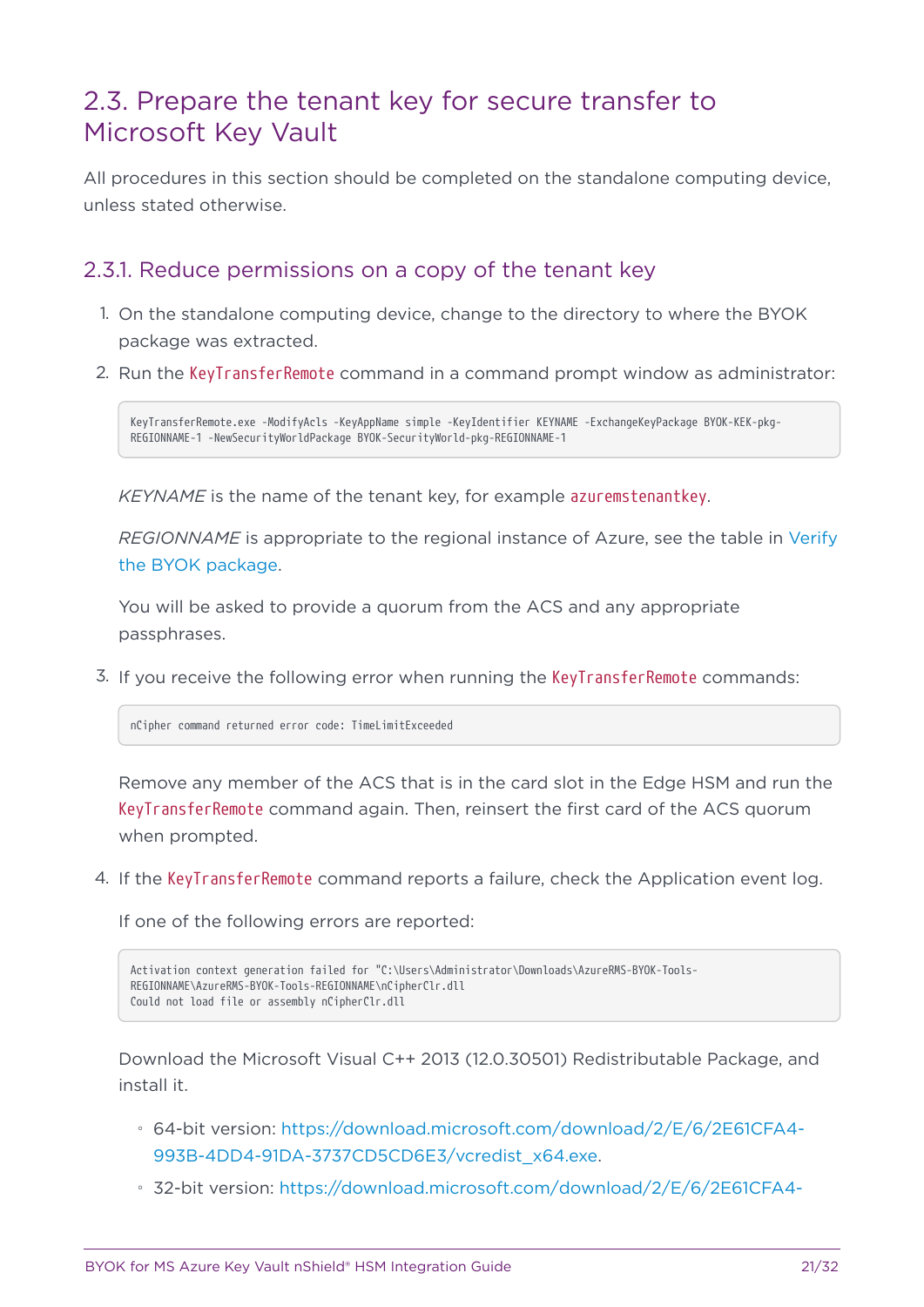#### [993B-4DD4-91DA-3737CD5CD6E3/vcredist\\_x86.exe.](https://download.microsoft.com/download/2/E/6/2E61CFA4-993B-4DD4-91DA-3737CD5CD6E3/vcredist_x86.exe)

When the C++ package is installed, run the KeyTransferRemote command again.

5. When the KeyTransferRemote command completes, ensure that **RESULT: SUCCESS** is displayed.

The modified tenant key will have the name: key xferacId KEYNAME.

This will be stored in the C:\ProgramData\nCipher\Key Management Data\local directory.

A log file is also produced and stored in the directory to which the BYOK package was extracted. This file is called ModifyAcls-key\_xferacld\_KEYNAME.

#### 2.3.2. Confirm the reduced permissions on the tenant key

Entrust provides utility programs for proving that the tenant key has been modified with reduced permissions. The much reduced permissions restrict what Microsoft can do with the customer tenant key. For example, Microsoft cannot export the key in plain text, copy the key or move the key to a different Security World, for example in a different Azure region.

The output of the utility programs can be run and the output of each checked. Alternatively, the output can be piped to a text file and stored for later verification or audit purposes.

1. Run the following commands:

```
"%NFAST_HOME%\bin\preload.exe" --module=1 --appname=simple --key-ident=KEYNAME
"%NFAST_HOME%\python\python"
"%NFAST_HOME%\python\examples\aclprint.py"
"%NFAST_HOME%\bin\preload.exe" --module=1 --appname=xferacld --key-ident=KEYNAME
"%NFAST_HOME%\python\python"
"%NFAST_HOME%\python\examples\aclprint.py"
```
If any of the commands returns an error, contact Entrust nShield Support, <https://nshieldsupport.entrust.com>.

*KEYNAME\_KEYNAME* is the name of the tenant key, for example azuremstenantkey.

If you want to pipe the output of these commands elsewhere, add the piping command to the end of the commands above: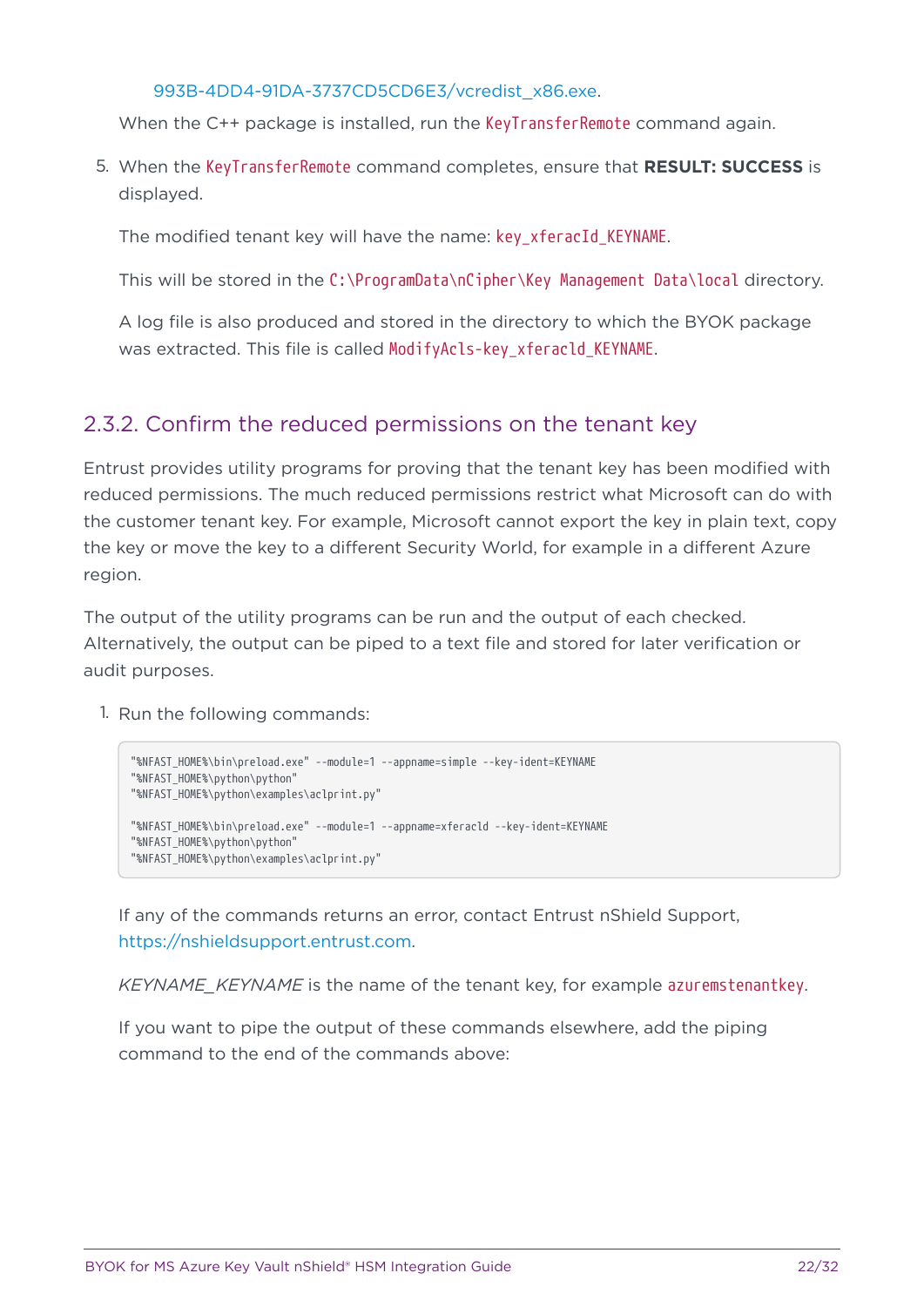```
"%NFAST_HOME%\bin\preload.exe" --module=1 --appname=simple --key-ident=azuremstenantkey
"%NFAST_HOME%\python\python.exe
"%NFAST_HOME%\python\examples\aclprint.py" ^
>> "C:\ProgramData\nCipher\Key Management Data\local\key_simple_azuremstenantkey.txt"
"%NFAST_HOME%\bin\preload.exe" --module=1 --appname=xferacld --key-ident=azuremstenantkey
"%NFAST_HOME%\python\python.exe"
"%NFAST_HOME%\python\examples\aclprint.py" ^
>> "C:\ProgramData\nCipher\Key Management Data\local\key_xferacld_azuremstenantkey.txt"
```


If the output includes an error with these commands, contact nShield support.

2. Compare the **OpPermissions** lines in the files created in the previous step. Note that only a single group of permissions now exists: acl.groups[0] only in the xferacld version of the key as opposed to acl.groups[0] and acl.groups[1] for the original key. The remaining are much decreased in the modified xferacld version of the key that will be used as the tenant key.

The following error message can be ignored:

> preload: error: option --appname: invalid choice: 'xferacld' (choose from 'custom', 'embed', 'hwcrhk', 'kpm', \ 'pkcs11', 'seeconf', 'seeinteg', 'seessl', 'simple')

#### 2.3.3. Encrypt your tenant key with Microsoft's Key Encryption Key

- 1. Open a command prompt window as an administrator.
- 2. Change to the directory into which you extracted the BYOK package.
- 3. Run the command appropriate to the regional instance of Azure RMS that you will be using and the BYOK package you previously downloaded.

KeyTransferRemote.exe -Package -KeyIdentifier KEYNAME -ExchangeKeyPackage BYOK-KEK-pkg-REGIONNAME-1 -NewSecurityWorldPackage BYOK-SecurityWorld-pkg-REGIONNAME-1 -SubscriptionId GUID/SubscriptionID -KeyFriendlyName FILENAME

*KEYNAME* is the name of the tenant key, for example azuremstenantkey.

*REGIONNAME* is appropriate to the regional instance of Azure, see the table in [Verify](#page-17-0) [the BYOK package](#page-17-0).

*GUID/SubscriptionID* is the BPOSId or Subscription ID discovered in [Get the Azure](#page-11-0) [Active Directory Tenant ID](#page-11-0).

*FILENAME* is a name that describes the BYOK package to be transferred to Microsoft, for example azuremstenantkey.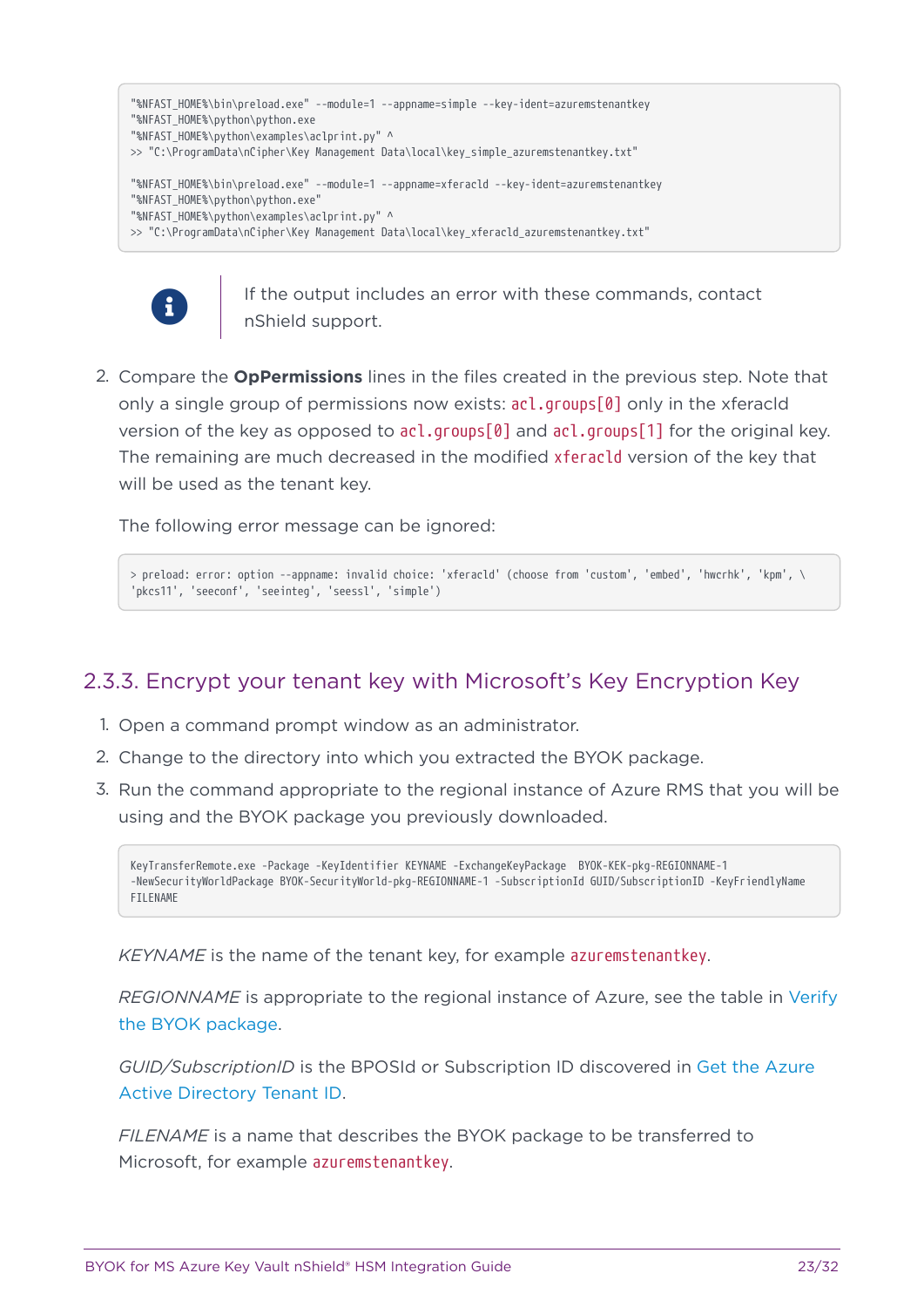4. Check that **Result:SUCCESS** is displayed.

The outputted BYOK package will be in the current working folder with a file name similar to KeyTransferPackage-<FILENAME>.byok.

5. Copy the BYOK package to the USB storage device and from the USB storage device to a suitable location on the internet-connected computing device.

### <span id="page-23-0"></span>2.4. Transfer the modified tenant key to Azure Key Vault

All procedures in this section should be completed on the internet-connected computing device.

#### <span id="page-23-1"></span>2.4.1. Create a new Resource Group

- 1. On the internet-connected computing device, ensure that you are signed in to Azure.
- 2. Open a PowerShell session and sign in to your account:

Connect-AzAccount

Enter your Azure account username and password when prompted.

3. If multiple subscriptions are available, set the Subscription ID to use:

Set-AzContext "Subscription ID"

This must be the same Subscription ID that was used with the BYOK package.

4. Display the existing Resource Groups.

Get-AzResourceGroup

5. Select an existing Resource Group or create a new one by running this command:

New-AzResourceGroup -Name 'NAMEOFGROUP' -Location 'LOCATION'

*NAMEOFGROUP* is with the name of the Resource Group you want to create.

*LOCATION* is the Azure region where you want to create the group, for example northeurope.

To discover the list of valid locations, can use the Get-Az-Location command:

Get-AzLocation | Where-Object Providers -like "\*keyvault\*""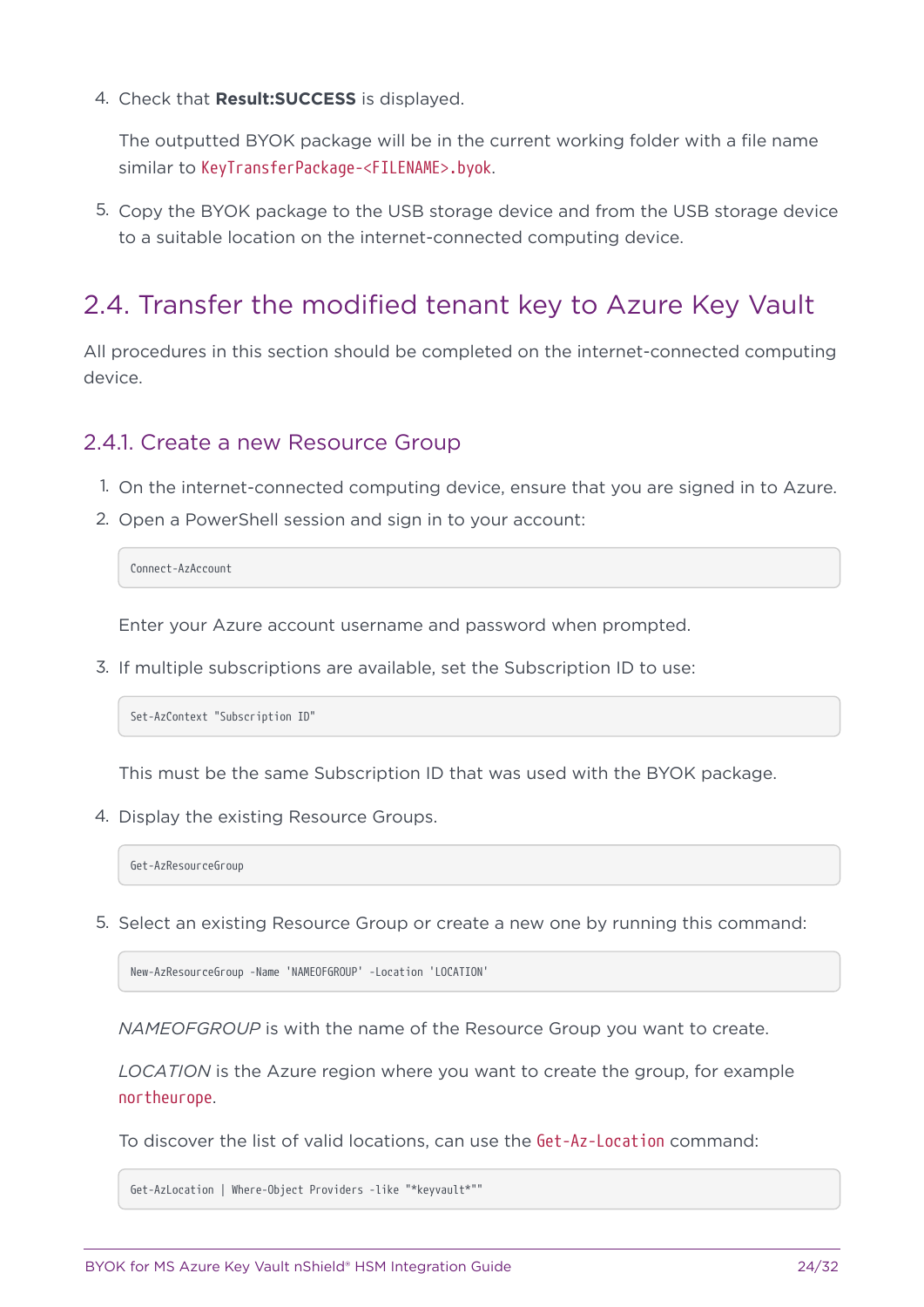The location you use must match the location of the BYOK package you downloaded earlier.

#### <span id="page-24-0"></span>2.4.2. Create a new Key Vault

If you already have a Key Vault that you want to use, you can skip this step.

1. Execute the New-AzKeyVault command:

New-AzKeyVault -VaultName 'NAMEOFVAULT' -ResourceGroupName 'NAMEOFGROUP' -Location 'LOCATION' -SKU 'Premium'

The output should be similar to this:

| Vault Name :                             | NAMEOFVAULT             |
|------------------------------------------|-------------------------|
| Resource Group Name :                    | NAMEOFGROUP             |
| Location :                               | LOCATION                |
| Resource ID :                            | RESOURCE ID             |
| Vault URI :                              | VAULT URI               |
| Tenant ID :                              | TFNANT TD               |
| SKU :                                    | Premium                 |
| Enabled For Deployment? :                | False                   |
| Enabled For Template Deployment? : False |                         |
| Enabled For Disk Encryption? :           | False                   |
| Soft Delete Enabled? :                   |                         |
| Access Policies :                        |                         |
| Network Rule Set :                       |                         |
|                                          | Default Action : Allow  |
|                                          | Bypass : AzureServices  |
|                                          | IP Rules :              |
|                                          | Virtual Network Rules : |
| Tags :                                   |                         |

Investigate any warnings before continuing.

- *NAMEOFVAULT* is the name you want to give the Key Vault. The Key Vault name used must be unique across Azure.
- *NAMEOFGROUP* is the same Resource Group name created in [Create a new](#page-23-1) [Resource Group.](#page-23-1)
- *LOCATION* should be the same Azure region as used in [Create a new Resource](#page-23-1) [Group.](#page-23-1)

Only certain subscriptions support keys for use with Key Vault protected by HSMs, see [https://azure.microsoft.com/en-gb/pricing/free-trial/.](https://azure.microsoft.com/en-gb/pricing/free-trial/) To use Key Vault with an HSM, the SKU must be Premium.

#### 2.4.3. Add Permission for Key Vault administrator to manage the Key Vault

1. Run the following command: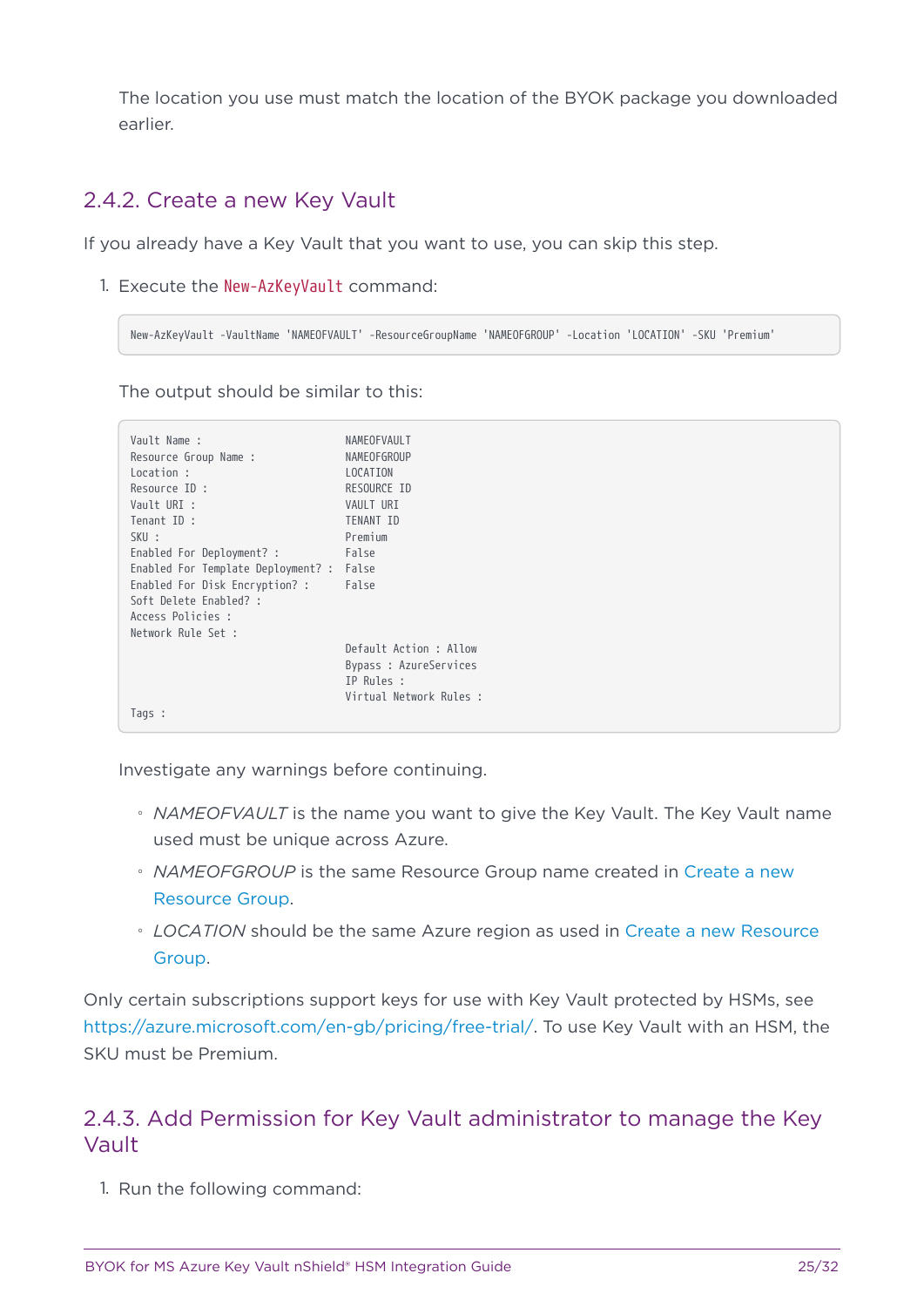Note down the ObjectID.

You can also obtain the ObjectID in one of the following ways:

- Sign in to the Azure Portal, and look for the value under the Azure administrator user account.
- From the command line, execute:

```
Get-AzADUser -SearchString "administrator user ID"
```
◦ From the command line, execute:

\$(Get-AzADUser -Filter "UserPrincipalName").ObjectId

The *UserPrincipalName* can be for example the UPN of administrator.

2. Add permissions to the Key Vault for the administrator so that they can upload the BYOK package. Use one of the following commands:

```
Set-AzKeyVaultAccessPolicy -VaultName 'NAMEOFVAULT' -ObjectID 'GUID of Object to apply permissions to' -
PermissionstoKeys get, list, update, create, import
```
or

```
Set-AzKeyVaultAccessPolicy -VaultName 'NAMEOFVAULT' -UserPrincipalName 'UPN of the Administrator account'
-PermissionstoKeys get,list,update,create,import
```
3. Additional permissions will need to be added for any users, applications, or services that will need to use the newly uploaded tenant key.

#### 2.4.4. Upload the BYOK Package

1. Use the Add-AzureKeyVaultKey cmdlet to transfer the BYOK package to the Azure Key Vault:

```
Add-AzKeyVaultKey -VaultName NAMEOFVAULT -Name KEYNAME -KeyFilePath 'PATHTOPACKAGEFILE\FILENAME.byok' -Destination
'HSM'
```
*FILENAME* is the name of the key to be transferred to Key Vault.

*PATHTOPACKAGEFILE* is the location of the BYOK package file.

*KEYNAME* is the name of the key.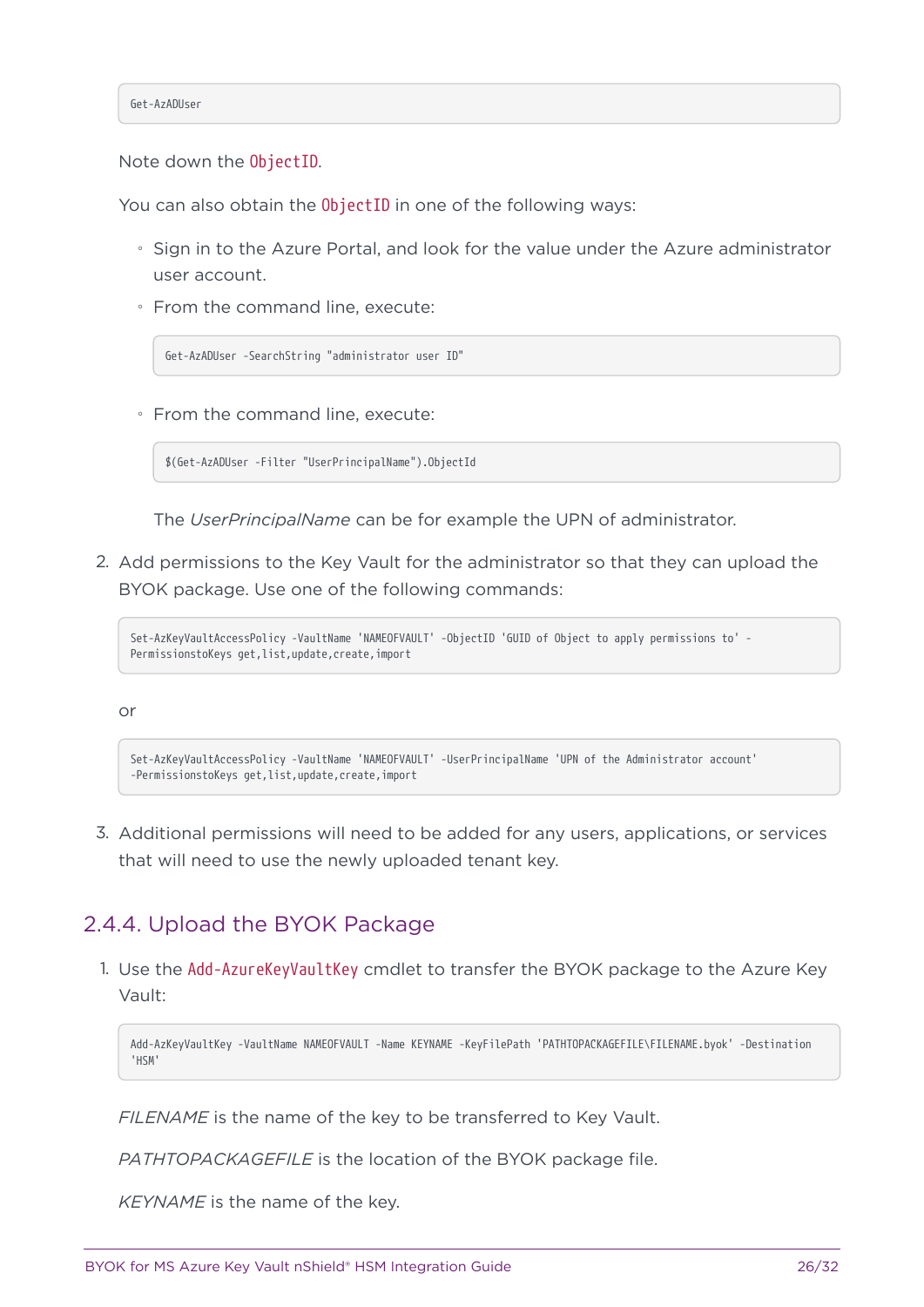- 2. If the upload is successful, the output will show the uploaded key attributes, the permissions, and the URI that can be used by calling applications.
- 3. Note the URI for later use.

#### 2.4.5. Enumerate Key Vault Keys

You can enumerate all available or previously used Azure Key Vault keys with the Get-AzKeyVaultKey command:

Get-AzKeyVaultKey -VaultName 'NAMEOFVAULT'

#### 2.4.6. Start to use the transferred Key Vault Key

For introductory information about Azure Key Vault, see [https://docs.microsoft.com/en](https://docs.microsoft.com/en-gb/azure/key-vault/general/overview)[gb/azure/key-vault/general/overview.](https://docs.microsoft.com/en-gb/azure/key-vault/general/overview)

For a full list of commands related to Azure Key Vault, see [https://docs.microsoft.com/](https://docs.microsoft.com/en-us/cli/azure/keyvault?view=azure-cli-latest) [en-us/cli/azure/keyvault?view=azure-cli-latest.](https://docs.microsoft.com/en-us/cli/azure/keyvault?view=azure-cli-latest)

### <span id="page-26-0"></span>2.5. Additional steps for Azure Information Protection

This is only required if you are setting up a tenant key for use by Azure IP.



The commands listed in this section are for the legacy AADRM module. For more information, see [https://docs.microsoft.com/en-us/](https://docs.microsoft.com/en-us/powershell/module/aadrm/?view=azureipps) [powershell/module/aadrm/?view=azureipps](https://docs.microsoft.com/en-us/powershell/module/aadrm/?view=azureipps).

#### 2.5.1. Grant Azure RMS permissions to use the uploaded tenant key

- 1. Ensure that Azure Information Protection has been set up within the Azure instance.
- 2. Use the Set-AzKeyVaultAccessPolicy cmdlet to provide Azure IP with the necessary rights to use the tenant key uploaded to Key Vault:

Set-AzKeyVaultAccessPolicy -VaultName 'NAMEOFVAULT' -ResourceGroupName 'NAMEOFGROUP' -ServicePrincipalName 00000012- 0000-0000-c000-000000000000 -PermissionsToKeys decrypt,encrypt,unwrapkey,wrapkey,verify,sign,get

#### 2.5.2. Specify the URI to the tenant key

1. Ensure that the account you are going to use is able to use Azure AD Rights Management. It must also have global administrator account details for the Azure RMS tenant.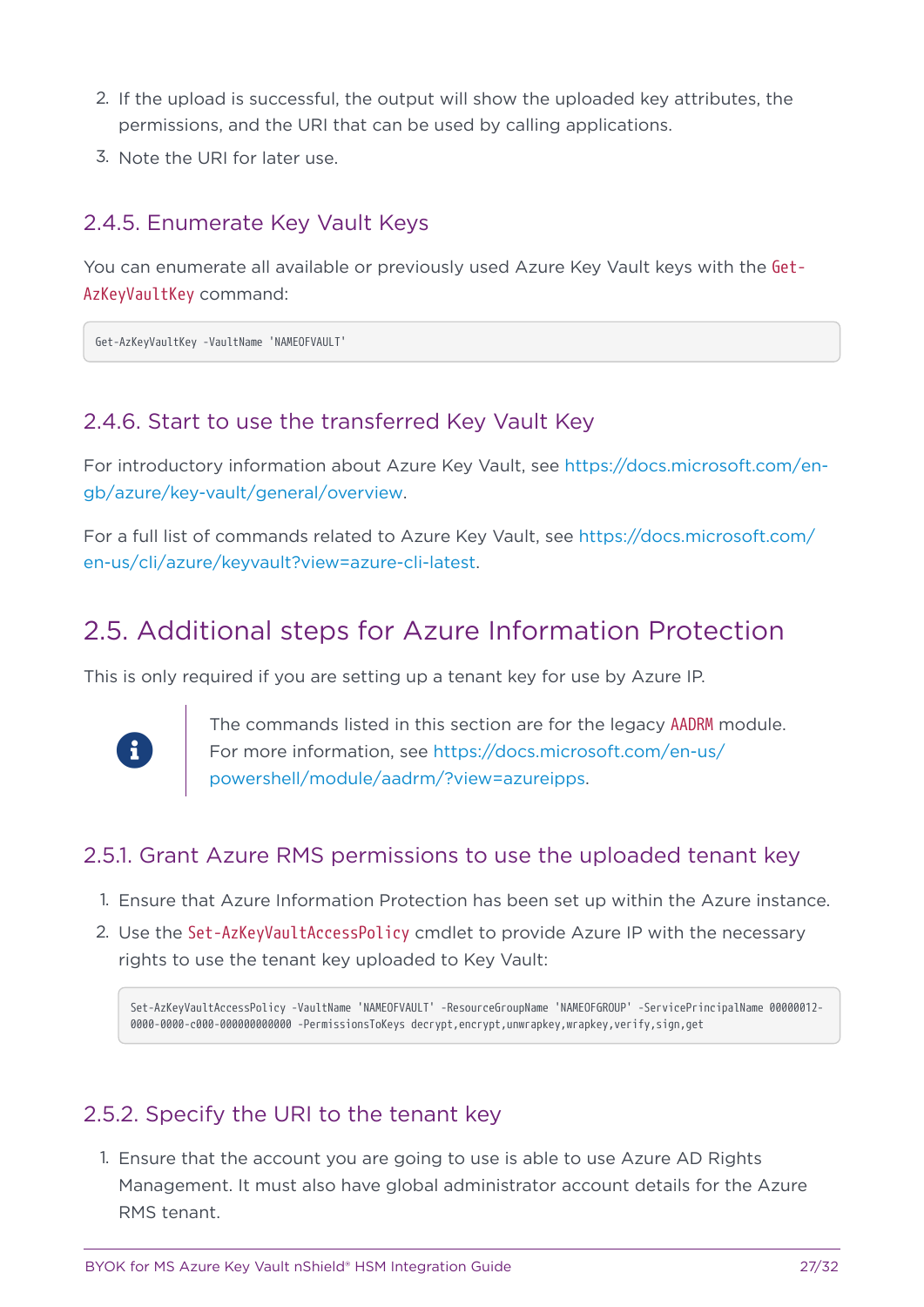2. Sign in to Azure RMS/IP:

With an Azure IP command:

Connect-AipService

With a legacy AADRM command:

Connect-AadrmService

- 3. Provide your credentials when prompted.
- 4. Once successfully signed in, run the cmdlet.

With an Azure IP command:

Use-AipServiceKeyVaultKey -KeyVaultKeyUrl "https://NAMEOFVAULT.vault.azure.net:443/keys/NAMEOFKEY/VERSION"

With a legacy ADDRM command:

Use-AadrmKeyVaultKey -KeyVaultKeyUrl "https://<NAMEOFVAULT>.vault.azure.net:443/keys/NAMEOFKEY/VERSION"

You can run this cmdlet before or after the protection service (Azure Rights Management) is activated.

The URI in -KeyVaultKeyUrl can be copied from the output from [Create a new Key](#page-24-0) [Vault](#page-24-0).

*VERSION* can be found by looking for the Version information provided from the output of the Add-AzureKeyVaultKey command run above. It looks like a random string of characters, for example 3e55fead11ae4a26bddb0171312d73c0.

5. When your command successfully runs, the key is added as an archived customermanaged tenant key for Azure Information Protection for your organization. To make it the active tenant key for Azure Information Protection, you must run the Set-AipServiceKeyProperties or legacy Set-AadrmKeyProperties cmdlet, see [Enable the](#page-27-0) [Azure RMS service](#page-27-0).

#### <span id="page-27-0"></span>2.5.3. Enable the Azure RMS service

- 1. Ensure to be signed in as the global administrator. This is required for the AADRMS service.
- 2. Enable Azure RMS. This enables the protection service from Azure Information Protection so that all users in your tenant can protect documents and emails.: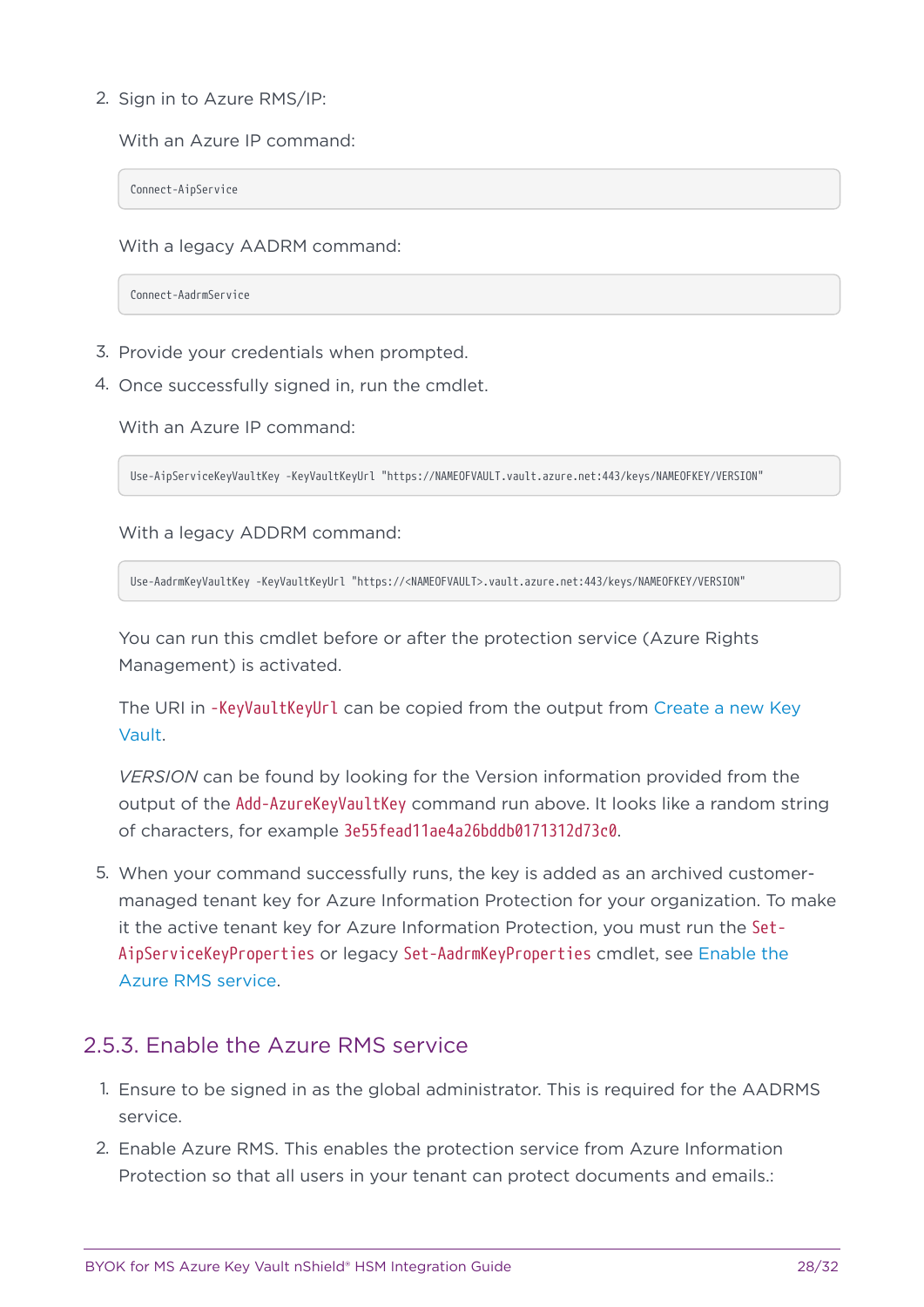With an Azure IP command:

Enable-AIPservice

With a legacy AADRM command:

Enable-Aadrm

For more information, see [https://docs.microsoft.com/en-gb/azure/information](https://docs.microsoft.com/en-gb/azure/information-protection/information-support#BKMK_SupportOptions)[protection/information-support#BKMK\\_SupportOptions.](https://docs.microsoft.com/en-gb/azure/information-protection/information-support#BKMK_SupportOptions)

To enable different users for Rights Management, use the Set-AadrmOnboardingControlPolicy command, see [https://docs.microsoft.com/en-us/rights](https://docs.microsoft.com/en-us/rights-management/deploy-use/activate-service)[management/deploy-use/activate-service](https://docs.microsoft.com/en-us/rights-management/deploy-use/activate-service).

3. Check state of the new BYOK tenant key:

Get-AipServiceKeys

An example output below shows two keys:

- The default Microsoft key.
- The new BYOK key that is still not Active.

```
KeyIdentifier : 2fdc841a-3191-4095-a992-534bfb54a5e6
CreationTime : 5/23/2018 9:04:56 AM
Status : Active
KeyType : Microsoft-managed
FriendlyName : ABC Company
PublicKey :
KeyVaultKeyUrl :
                 231fa2a9-4178-48cb-9581-f3207feed308
CreationTime : 11/28/2019 2:31:51 PM
Status : Archived
KeyType : Customer-managed (BYOK)
FriendlyName : 2131fa2a9-4178-48cb-9581-f32307feed308
PublicKey : {"n":"ymT-m07-…81AosuQ", "e":"AQAB"}
KeyVaultKeyUrl : https:// NAMEOFVAULT.vault.azure.net:443/keys/
                   azuremstenantkey001/82a2a68ea03d4d54b57fb470b40f331f
```
4. Change state of the new key to Active:

If the Azure Rights Management service is already activated, tell Azure Information Protection to use this key as the active tenant key for the Azure Rights Management service.

If you do not do this step, Azure Information Protection will continue to use the default Microsoft-managed key that was automatically created for your tenant.

Set-AipServiceKeyProperties -KeyIdentifier 'KEY-ID'-Active \$true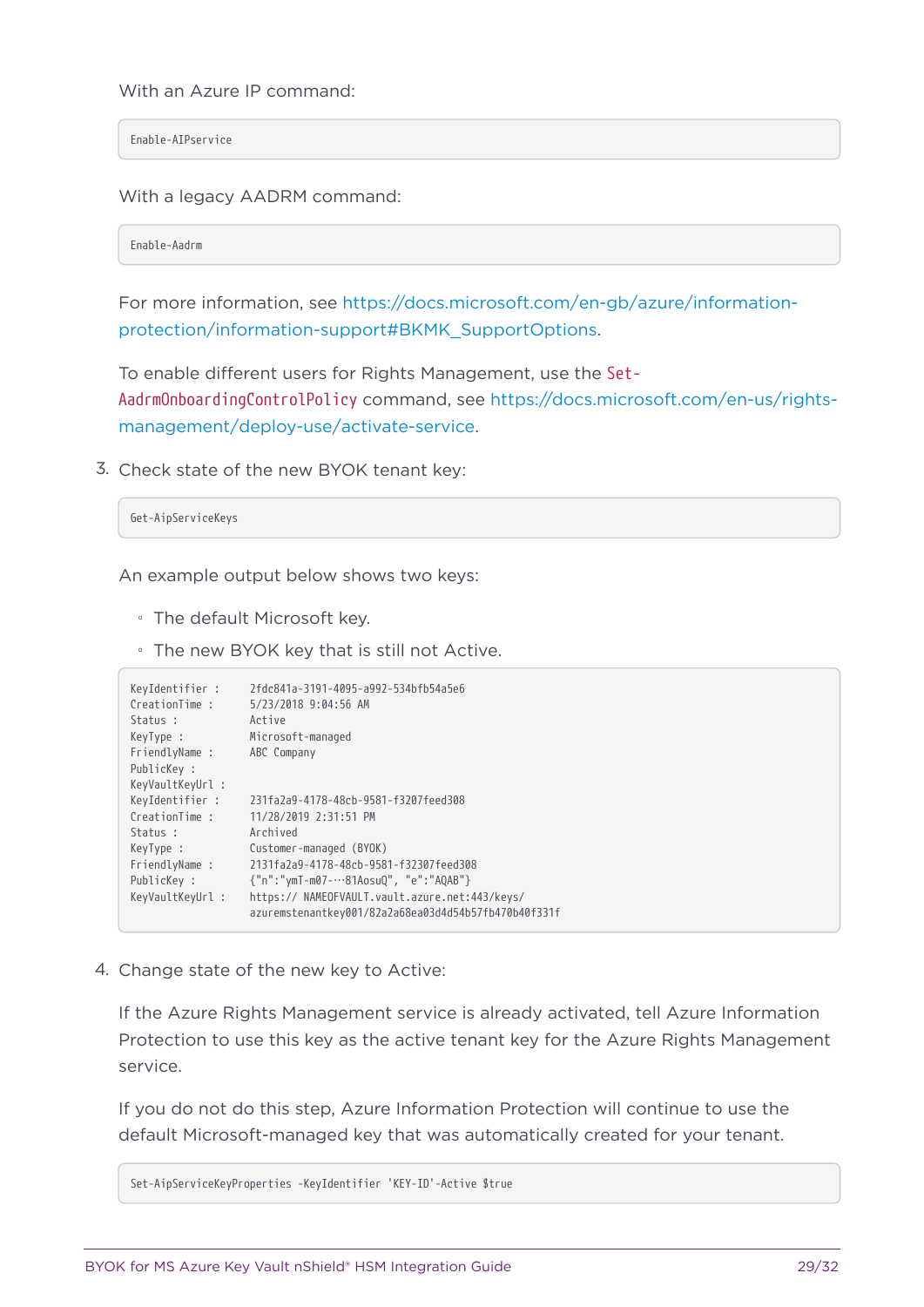#### For example:

Set-AipServiceKeyProperties -KeyIdentifier 231fa2a9-4178-48cb-9581-f3207feed308 -Active \$true

For more information, see [https://docs.microsoft.com/en-us/azure/information](https://docs.microsoft.com/en-us/azure/information-protection/plan-implement-tenant-key)[protection/plan-implement-tenant-key.](https://docs.microsoft.com/en-us/azure/information-protection/plan-implement-tenant-key)

#### <span id="page-29-0"></span>2.6. Start to use the transferred tenant key

1. Consider turning on Azure RMS logging, see [https://docs.microsoft.com/en-us/](https://docs.microsoft.com/en-us/azure/information-protection/log-analyze-usage) [azure/information-protection/log-analyze-usage](https://docs.microsoft.com/en-us/azure/information-protection/log-analyze-usage). This will keep a record of all instances where the tenant key is used. This may be useful for auditing and/or troubleshooting purposes.

The following two request types found in logs indicate BYOK tenant key was used:

KeyVaultDecryptRequest

The client is attempting to decrypt the RMS-protected content. Applicable only for a customer-managed tenant key (BYOK) in Azure Key Vault.

KeyVaultSignDigest

A call is made when a customer-managed key (BYOK) in Azure Key Vault is used for signing purposes.

2. Analyze the state of configuration, see [https://docs.microsoft.com/en-us/azure/](https://docs.microsoft.com/en-us/azure/information-protection/verify) [information-protection/verify](https://docs.microsoft.com/en-us/azure/information-protection/verify).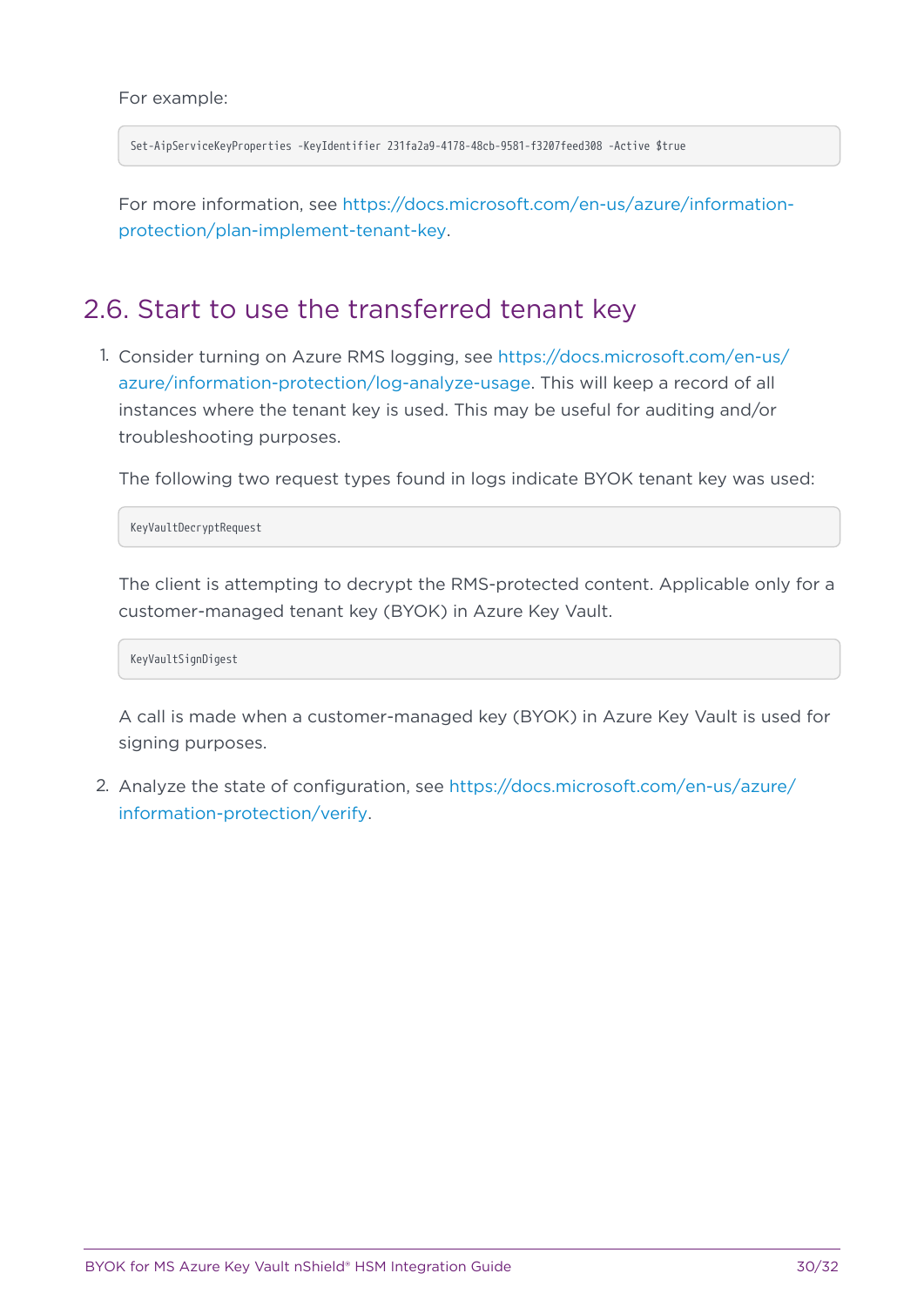## <span id="page-30-0"></span>3. Tenant key lifecycle management

| <b>Operation</b>                     | <b>Description</b>                                                                                                                                                                                                                                                                                                                                                                                                                                                                     |
|--------------------------------------|----------------------------------------------------------------------------------------------------------------------------------------------------------------------------------------------------------------------------------------------------------------------------------------------------------------------------------------------------------------------------------------------------------------------------------------------------------------------------------------|
| Revoke the tenant key                | This happens automatically when an organization<br>unsubscribes from Azure RMS.<br>This may result in loss of access to content<br>E<br>protected via Azure RMS and the tenant key.                                                                                                                                                                                                                                                                                                    |
| Refresh the tenant key               | Instructions from Generate the tenant key and later sections<br>can be used to create a new tenant key and transfer it securely<br>to Azure RMS. The old tenant key is retained so that earlier<br>content protected by Azure RMS can still be accessed.                                                                                                                                                                                                                               |
| Backup and recover the<br>tenant key | The organization is responsible for ensuring that its copy of<br>the tenant key is kept securely and is appropriately backed up.<br>Using the local copy of the key (protected in the organizations<br>Security World) is the only way to retrieve the key.<br>Azure RMS holds a copy of the Tokenized Key Blob that is<br>used for recovery purposes within Azure if necessary (for<br>example, if a node fails.) The version of the key held within<br>Azure RMS cannot be exported. |
| Export the tenant key                | This is not possible from Azure RMS.                                                                                                                                                                                                                                                                                                                                                                                                                                                   |